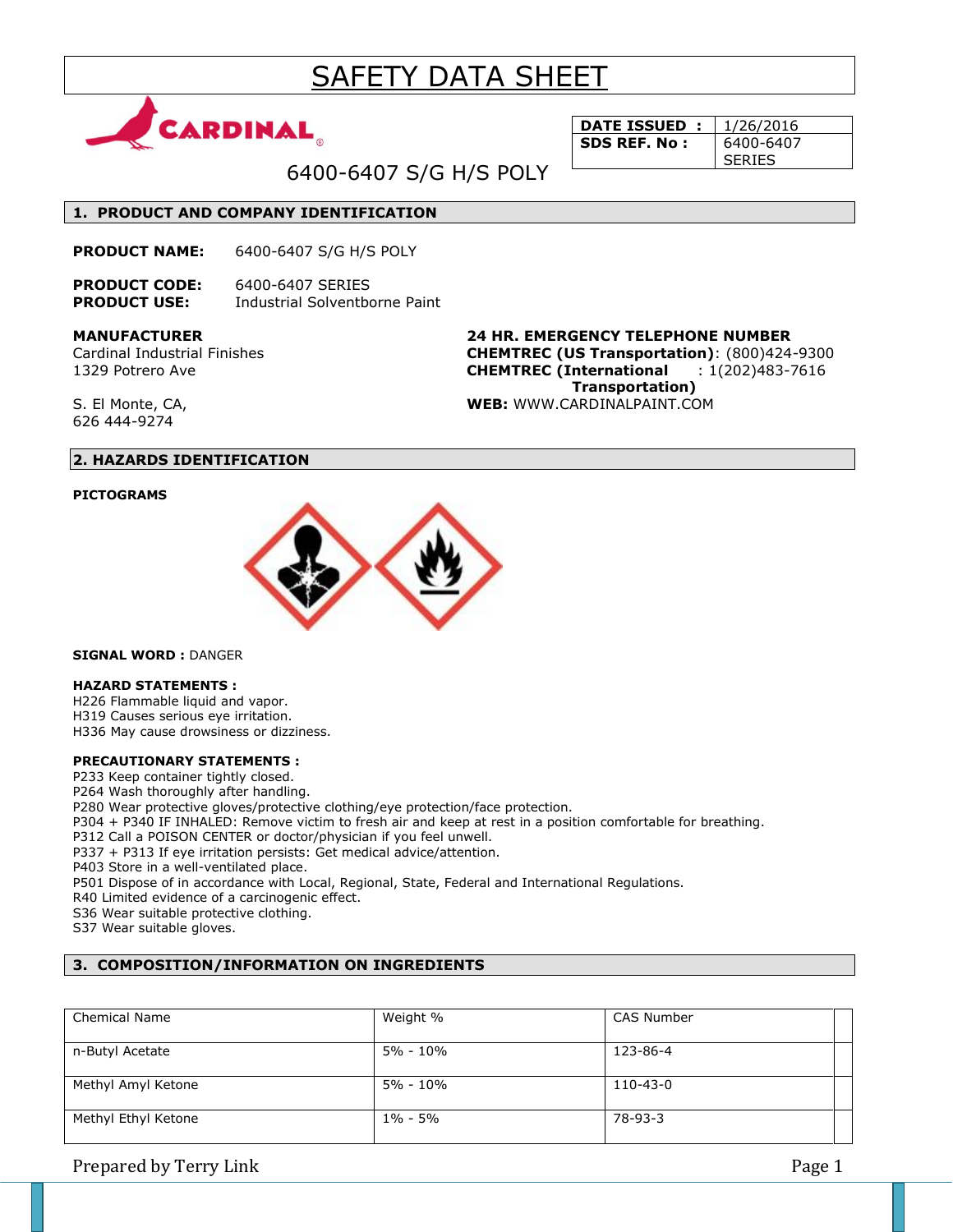The follow substances may be present in varying quantities depending on color.

| Titanium Dioxide | $0\%$<br>60% | 13463-67-7 |  |
|------------------|--------------|------------|--|
| Carbon Black     | 40%<br>$0\%$ | 1333-86-4  |  |

### **4. FIRST AID MEASURES**

### **Description of first aid measures.**

**EYES CONTACT** : Flush with large quantities of water for 15 to 30 minutes. Remove contact lenses. Keep eyes wide open while rising. If eye irritation persists: Get medical attention.

**SKIN CONTACT :** Wash exposed area with mild soap and water for 15 to 30 minutes. Remove contaminated clothing. Repeated exposure may cause dryness or cracking.

**INGESTION :** Rinse mouth. Do NOT induce vomiting. Keep victim warm and seek immediate attention.

**INHALATION :** Remove to fresh air and keep in a position comfortable to breath. Call a doctor/physician if you feel unwell. Get medical attention.

**Most important symptoms and effects, both acute and delayed.** Symptoms/injuries: Eye irritation Symptoms/injuries after inhalation: May cause drowsiness or dizziness. Symptoms/injuries after eye contact: Cause serious eye irritation. Symptoms/injuries after ingestion: Ingestion may cause nausea, vomiting and diarrhea. Indication of any immediate medical attention and special treatment needed. If medical advise is needed, have product container or label on hand.

# **5. FIRE FIGHTING MEASURES**

**SUITABLE EXTINGUISHING MEDIA :** In the event of a fire, use specifically suitable extinguishing agents. Suitable extinguishing media: Foam, alcohol resistant foam, CO2, water fog. Unsuitable extinguishing media: Do not use heavy water stream. A heavy water stream my spread burning liquid.

**FIRE FIGHTING PROCEDURE :** Firefighting instructions: Use water spray or fog for cooling exposed containers. Exercise caution when fighting any chemical fire. Prevent fire-fighting water from entering the environment. Protection during firefighting: Firefighters should wear full protective gear. Do not enter fire area without proper protective equipment, including self-contained breathing apparatus with full face piece operated in pressure demand or other positive pressure modes.

**UNUSUAL FIRE AND EXPLOSION HAZARD :** Fire hazard: Highly flammable/liquid or vapor. Explosive hazard: May form flammable/explosive vapor-air mixture.

### **6. ACCIDENTAL RELEASE MEASURES**

### **PERSONAL PRECAUTIONS, PROTECTIVE EQUIPMENT AND EMERGENCY PROCEDURES :**

General measures: Remove ignition sources. Use special care to avoid static electric charges. No smoking.

### **FOR NON-EMERGENCY PERSONNEL :**

For non-Emergency procedures: Evacuate unnecessary personnel.

#### **FOR EMERGENCY RESPONDERS :**

Equip cleanup crew with proper protection. Avoid breathing fume, vapors.

### **ENVIRONMENTAL PRECAUTIONS :**

Prevent entry to sewers and public waters.

### **METHODS AND MATERIAL FOR CONTAINMENT AND CLEAN UP :**

Collect damaged aerosols and use absorbent and/or inert material, then place in suitable container.

### **7. HANDLING AND STORAGE**

**PRECAUTIONS FOR SAFE HANDLING :** Additional hazards when processed: Handle empty containers with care because residual vapors are flammable.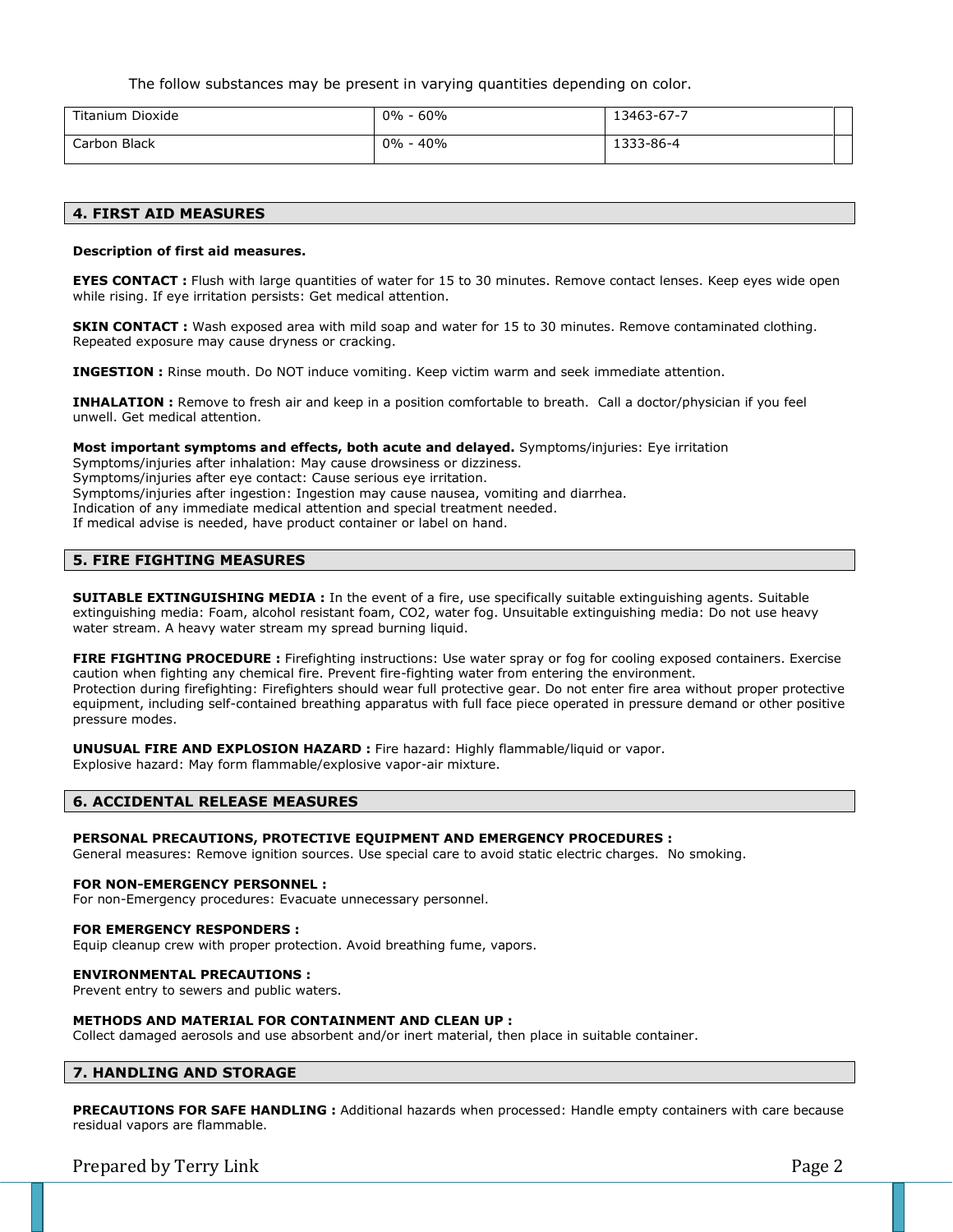Precautions for safe handling: Wash hands and other exposed areas with mild soap and water before eating, drinking or smoking and when you are leaving work. Provide good ventilation in process area to prevent formation of vapor. No smoking. Use only non-sparking tools. Use outdoors or in a well ventilated area. Avoid breathing fume, vapors. Hygiene measures: Wash Skin thoroughly after handling.

**CONDITIONS FOR SAFE STORAGE, INCLUDING INCOMPATIBILITIES :** Storage conditions: Store in a dry, cool and well-ventilated place away from: Heat sources. Direct sunlight.

Incompatible products: Strong bases. Strong acids.

Incompatible materials: Source of ignition. Direct sunlight. Heat Sources.

### **8. EXPOSURE CONTROLS\PERSONAL PROTECTION**

| <b>USA ACGIH</b><br><b>ACGIH (TLV) TWA</b><br>10 mg/m3 (Total dust), 3 mg/m3<br>(Respirable fraction)<br>15 mg/m3 (Tptal dust), 5 mg/m3<br>OSHA (PEL) TWA<br><b>USA OSHA</b><br>(Respirable fraction)<br>Carbon Black(1333-86-4)<br><b>USA ACGIH</b><br>ACGIH TLV (mg/m3)<br>$3.0$ mg/m $3$<br>OSHA PEL (mg/m3)<br>$3.5 \text{ mg/m}$<br><b>USA OSHA</b><br>Dibutyltin Dilaurate(77-58-7)<br><b>USA ACGIH</b><br><b>ACGIH STEL</b><br>$0.2$ mg/m3<br><b>USA ACGIH</b><br><b>ACGIH TWA</b><br>$0.1$ mg/m3<br><b>USA NIOSH</b><br><b>NIOSH REL</b><br>$0.1$ mg/m3<br>OSHA PEL (Table Z-1)<br><b>USA OSHA</b><br>$0.1$ mg/m3<br><b>USA OSHA</b><br>OSHA TWA (Table Z-1A)<br>$0.1$ mg/m3<br>Isobutyl Alcohol(78-83-1)<br><b>USA ACGIH</b><br><b>ACGIH TWA</b><br>50 ppm<br>100 ppm, 300 mg/m3<br><b>USA OSHA</b><br><b>OSHA PEL</b><br>Methyl Amyl Ketone(110-43-0)<br><b>USA ACGIH</b><br><b>ACGIH TLV TWA</b><br>50 ppm<br>100 ppm, 465 mg/m3<br><b>USA OSHA</b><br>OSHA PEL (Table Z-1)<br>Methyl Ethyl Ketone(78-93-3)<br><b>USA ACGIH</b><br>300 ppm<br>ACGIH STEL (ppm)<br><b>USA ACGIH</b><br>$200$ ppm<br>ACGIH TWA (ppm)<br><b>USA OSHA</b><br>OSHA PEL (STEL) (ppm)<br>100 ppm<br>410 mg/m3<br><b>USA OSHA</b><br>OSHA PEL TWA (mg/m3)<br>n-Butyl Acetate(123-86-4)<br><b>USA ACGIH</b><br><b>ACGIH STEL</b><br>200 ppm<br>150 ppm<br><b>USA ACGIH</b><br><b>ACGIH TWA</b><br>150 ppm, 710 mg/m3<br>OSHA PEL (Table Z-1)<br><b>USA OSHA</b><br>Styrene(100-42-5)<br><b>USA ACGIH</b><br>ACGIH STEL (ppm)<br>40 ppm<br>20 ppm<br>ACGIH TWA (ppm)<br><b>USA ACGIH</b><br><b>USA OSHA</b><br>OSHA TWA (ppm)<br>100 ppm<br>TALC(14807-96-6)<br><b>USA ACGIH</b><br>ACGIH (TLV) TWA<br>2 mg/m $3$<br>2 mg/m $3$<br><b>USA NIOSH</b><br>NIOSH (REL) TWA<br>OSHA (Table Z-3) Mineral Dusts TWA<br>20 Millon particles per cubic foof<br><b>USA OSHA</b><br>Titanium Dioxide(13463-67-7)<br>PEL (Permissible Exposure Limit)<br><b>OSHA TWA</b><br>15 mg/m3<br><b>TLV</b><br><b>ACGIH TWA</b> | Aluminum Hydroxide(21645-51-2) |          |
|---------------------------------------------------------------------------------------------------------------------------------------------------------------------------------------------------------------------------------------------------------------------------------------------------------------------------------------------------------------------------------------------------------------------------------------------------------------------------------------------------------------------------------------------------------------------------------------------------------------------------------------------------------------------------------------------------------------------------------------------------------------------------------------------------------------------------------------------------------------------------------------------------------------------------------------------------------------------------------------------------------------------------------------------------------------------------------------------------------------------------------------------------------------------------------------------------------------------------------------------------------------------------------------------------------------------------------------------------------------------------------------------------------------------------------------------------------------------------------------------------------------------------------------------------------------------------------------------------------------------------------------------------------------------------------------------------------------------------------------------------------------------------------------------------------------------------------------------------------------------------------------------------------------------------------------------------------------------------------------------|--------------------------------|----------|
|                                                                                                                                                                                                                                                                                                                                                                                                                                                                                                                                                                                                                                                                                                                                                                                                                                                                                                                                                                                                                                                                                                                                                                                                                                                                                                                                                                                                                                                                                                                                                                                                                                                                                                                                                                                                                                                                                                                                                                                             |                                |          |
|                                                                                                                                                                                                                                                                                                                                                                                                                                                                                                                                                                                                                                                                                                                                                                                                                                                                                                                                                                                                                                                                                                                                                                                                                                                                                                                                                                                                                                                                                                                                                                                                                                                                                                                                                                                                                                                                                                                                                                                             |                                |          |
|                                                                                                                                                                                                                                                                                                                                                                                                                                                                                                                                                                                                                                                                                                                                                                                                                                                                                                                                                                                                                                                                                                                                                                                                                                                                                                                                                                                                                                                                                                                                                                                                                                                                                                                                                                                                                                                                                                                                                                                             |                                |          |
|                                                                                                                                                                                                                                                                                                                                                                                                                                                                                                                                                                                                                                                                                                                                                                                                                                                                                                                                                                                                                                                                                                                                                                                                                                                                                                                                                                                                                                                                                                                                                                                                                                                                                                                                                                                                                                                                                                                                                                                             |                                |          |
|                                                                                                                                                                                                                                                                                                                                                                                                                                                                                                                                                                                                                                                                                                                                                                                                                                                                                                                                                                                                                                                                                                                                                                                                                                                                                                                                                                                                                                                                                                                                                                                                                                                                                                                                                                                                                                                                                                                                                                                             |                                |          |
|                                                                                                                                                                                                                                                                                                                                                                                                                                                                                                                                                                                                                                                                                                                                                                                                                                                                                                                                                                                                                                                                                                                                                                                                                                                                                                                                                                                                                                                                                                                                                                                                                                                                                                                                                                                                                                                                                                                                                                                             |                                |          |
|                                                                                                                                                                                                                                                                                                                                                                                                                                                                                                                                                                                                                                                                                                                                                                                                                                                                                                                                                                                                                                                                                                                                                                                                                                                                                                                                                                                                                                                                                                                                                                                                                                                                                                                                                                                                                                                                                                                                                                                             |                                |          |
|                                                                                                                                                                                                                                                                                                                                                                                                                                                                                                                                                                                                                                                                                                                                                                                                                                                                                                                                                                                                                                                                                                                                                                                                                                                                                                                                                                                                                                                                                                                                                                                                                                                                                                                                                                                                                                                                                                                                                                                             |                                |          |
|                                                                                                                                                                                                                                                                                                                                                                                                                                                                                                                                                                                                                                                                                                                                                                                                                                                                                                                                                                                                                                                                                                                                                                                                                                                                                                                                                                                                                                                                                                                                                                                                                                                                                                                                                                                                                                                                                                                                                                                             |                                |          |
|                                                                                                                                                                                                                                                                                                                                                                                                                                                                                                                                                                                                                                                                                                                                                                                                                                                                                                                                                                                                                                                                                                                                                                                                                                                                                                                                                                                                                                                                                                                                                                                                                                                                                                                                                                                                                                                                                                                                                                                             |                                |          |
|                                                                                                                                                                                                                                                                                                                                                                                                                                                                                                                                                                                                                                                                                                                                                                                                                                                                                                                                                                                                                                                                                                                                                                                                                                                                                                                                                                                                                                                                                                                                                                                                                                                                                                                                                                                                                                                                                                                                                                                             |                                |          |
|                                                                                                                                                                                                                                                                                                                                                                                                                                                                                                                                                                                                                                                                                                                                                                                                                                                                                                                                                                                                                                                                                                                                                                                                                                                                                                                                                                                                                                                                                                                                                                                                                                                                                                                                                                                                                                                                                                                                                                                             |                                |          |
|                                                                                                                                                                                                                                                                                                                                                                                                                                                                                                                                                                                                                                                                                                                                                                                                                                                                                                                                                                                                                                                                                                                                                                                                                                                                                                                                                                                                                                                                                                                                                                                                                                                                                                                                                                                                                                                                                                                                                                                             |                                |          |
|                                                                                                                                                                                                                                                                                                                                                                                                                                                                                                                                                                                                                                                                                                                                                                                                                                                                                                                                                                                                                                                                                                                                                                                                                                                                                                                                                                                                                                                                                                                                                                                                                                                                                                                                                                                                                                                                                                                                                                                             |                                |          |
|                                                                                                                                                                                                                                                                                                                                                                                                                                                                                                                                                                                                                                                                                                                                                                                                                                                                                                                                                                                                                                                                                                                                                                                                                                                                                                                                                                                                                                                                                                                                                                                                                                                                                                                                                                                                                                                                                                                                                                                             |                                |          |
|                                                                                                                                                                                                                                                                                                                                                                                                                                                                                                                                                                                                                                                                                                                                                                                                                                                                                                                                                                                                                                                                                                                                                                                                                                                                                                                                                                                                                                                                                                                                                                                                                                                                                                                                                                                                                                                                                                                                                                                             |                                |          |
|                                                                                                                                                                                                                                                                                                                                                                                                                                                                                                                                                                                                                                                                                                                                                                                                                                                                                                                                                                                                                                                                                                                                                                                                                                                                                                                                                                                                                                                                                                                                                                                                                                                                                                                                                                                                                                                                                                                                                                                             |                                |          |
|                                                                                                                                                                                                                                                                                                                                                                                                                                                                                                                                                                                                                                                                                                                                                                                                                                                                                                                                                                                                                                                                                                                                                                                                                                                                                                                                                                                                                                                                                                                                                                                                                                                                                                                                                                                                                                                                                                                                                                                             |                                |          |
|                                                                                                                                                                                                                                                                                                                                                                                                                                                                                                                                                                                                                                                                                                                                                                                                                                                                                                                                                                                                                                                                                                                                                                                                                                                                                                                                                                                                                                                                                                                                                                                                                                                                                                                                                                                                                                                                                                                                                                                             |                                |          |
|                                                                                                                                                                                                                                                                                                                                                                                                                                                                                                                                                                                                                                                                                                                                                                                                                                                                                                                                                                                                                                                                                                                                                                                                                                                                                                                                                                                                                                                                                                                                                                                                                                                                                                                                                                                                                                                                                                                                                                                             |                                |          |
|                                                                                                                                                                                                                                                                                                                                                                                                                                                                                                                                                                                                                                                                                                                                                                                                                                                                                                                                                                                                                                                                                                                                                                                                                                                                                                                                                                                                                                                                                                                                                                                                                                                                                                                                                                                                                                                                                                                                                                                             |                                |          |
|                                                                                                                                                                                                                                                                                                                                                                                                                                                                                                                                                                                                                                                                                                                                                                                                                                                                                                                                                                                                                                                                                                                                                                                                                                                                                                                                                                                                                                                                                                                                                                                                                                                                                                                                                                                                                                                                                                                                                                                             |                                |          |
|                                                                                                                                                                                                                                                                                                                                                                                                                                                                                                                                                                                                                                                                                                                                                                                                                                                                                                                                                                                                                                                                                                                                                                                                                                                                                                                                                                                                                                                                                                                                                                                                                                                                                                                                                                                                                                                                                                                                                                                             |                                |          |
|                                                                                                                                                                                                                                                                                                                                                                                                                                                                                                                                                                                                                                                                                                                                                                                                                                                                                                                                                                                                                                                                                                                                                                                                                                                                                                                                                                                                                                                                                                                                                                                                                                                                                                                                                                                                                                                                                                                                                                                             |                                |          |
|                                                                                                                                                                                                                                                                                                                                                                                                                                                                                                                                                                                                                                                                                                                                                                                                                                                                                                                                                                                                                                                                                                                                                                                                                                                                                                                                                                                                                                                                                                                                                                                                                                                                                                                                                                                                                                                                                                                                                                                             |                                |          |
|                                                                                                                                                                                                                                                                                                                                                                                                                                                                                                                                                                                                                                                                                                                                                                                                                                                                                                                                                                                                                                                                                                                                                                                                                                                                                                                                                                                                                                                                                                                                                                                                                                                                                                                                                                                                                                                                                                                                                                                             |                                |          |
|                                                                                                                                                                                                                                                                                                                                                                                                                                                                                                                                                                                                                                                                                                                                                                                                                                                                                                                                                                                                                                                                                                                                                                                                                                                                                                                                                                                                                                                                                                                                                                                                                                                                                                                                                                                                                                                                                                                                                                                             |                                |          |
|                                                                                                                                                                                                                                                                                                                                                                                                                                                                                                                                                                                                                                                                                                                                                                                                                                                                                                                                                                                                                                                                                                                                                                                                                                                                                                                                                                                                                                                                                                                                                                                                                                                                                                                                                                                                                                                                                                                                                                                             |                                |          |
|                                                                                                                                                                                                                                                                                                                                                                                                                                                                                                                                                                                                                                                                                                                                                                                                                                                                                                                                                                                                                                                                                                                                                                                                                                                                                                                                                                                                                                                                                                                                                                                                                                                                                                                                                                                                                                                                                                                                                                                             |                                |          |
|                                                                                                                                                                                                                                                                                                                                                                                                                                                                                                                                                                                                                                                                                                                                                                                                                                                                                                                                                                                                                                                                                                                                                                                                                                                                                                                                                                                                                                                                                                                                                                                                                                                                                                                                                                                                                                                                                                                                                                                             |                                |          |
|                                                                                                                                                                                                                                                                                                                                                                                                                                                                                                                                                                                                                                                                                                                                                                                                                                                                                                                                                                                                                                                                                                                                                                                                                                                                                                                                                                                                                                                                                                                                                                                                                                                                                                                                                                                                                                                                                                                                                                                             |                                |          |
|                                                                                                                                                                                                                                                                                                                                                                                                                                                                                                                                                                                                                                                                                                                                                                                                                                                                                                                                                                                                                                                                                                                                                                                                                                                                                                                                                                                                                                                                                                                                                                                                                                                                                                                                                                                                                                                                                                                                                                                             |                                |          |
|                                                                                                                                                                                                                                                                                                                                                                                                                                                                                                                                                                                                                                                                                                                                                                                                                                                                                                                                                                                                                                                                                                                                                                                                                                                                                                                                                                                                                                                                                                                                                                                                                                                                                                                                                                                                                                                                                                                                                                                             |                                |          |
|                                                                                                                                                                                                                                                                                                                                                                                                                                                                                                                                                                                                                                                                                                                                                                                                                                                                                                                                                                                                                                                                                                                                                                                                                                                                                                                                                                                                                                                                                                                                                                                                                                                                                                                                                                                                                                                                                                                                                                                             |                                |          |
|                                                                                                                                                                                                                                                                                                                                                                                                                                                                                                                                                                                                                                                                                                                                                                                                                                                                                                                                                                                                                                                                                                                                                                                                                                                                                                                                                                                                                                                                                                                                                                                                                                                                                                                                                                                                                                                                                                                                                                                             |                                |          |
|                                                                                                                                                                                                                                                                                                                                                                                                                                                                                                                                                                                                                                                                                                                                                                                                                                                                                                                                                                                                                                                                                                                                                                                                                                                                                                                                                                                                                                                                                                                                                                                                                                                                                                                                                                                                                                                                                                                                                                                             |                                |          |
|                                                                                                                                                                                                                                                                                                                                                                                                                                                                                                                                                                                                                                                                                                                                                                                                                                                                                                                                                                                                                                                                                                                                                                                                                                                                                                                                                                                                                                                                                                                                                                                                                                                                                                                                                                                                                                                                                                                                                                                             |                                |          |
|                                                                                                                                                                                                                                                                                                                                                                                                                                                                                                                                                                                                                                                                                                                                                                                                                                                                                                                                                                                                                                                                                                                                                                                                                                                                                                                                                                                                                                                                                                                                                                                                                                                                                                                                                                                                                                                                                                                                                                                             |                                |          |
|                                                                                                                                                                                                                                                                                                                                                                                                                                                                                                                                                                                                                                                                                                                                                                                                                                                                                                                                                                                                                                                                                                                                                                                                                                                                                                                                                                                                                                                                                                                                                                                                                                                                                                                                                                                                                                                                                                                                                                                             |                                | 10 mg/m3 |

### **PERSONAL PROTECTIVE EQUIPMENT**

**RESPIRATORY PROTECTION :** If TLV of the product or any component is exceeded, a NIOSH approved dust respirator is advised in absence of environmental control. OSHA Regulations also permit other NIOSH dust respirators under specified conditions. (See your Safety Equipment Supplier) Engineering or administrative controls should be implemented to reduce exposure.

**HAND PROTECTION REMARKS :** The suitability for a specific workplace should be discussed with the producers of the protective gloves.

**EYES PROTECTION:** Eye wash bottle with pure water. Tightly fitting safety goggles. Where face-shield and protective suit for abnormal processing problems.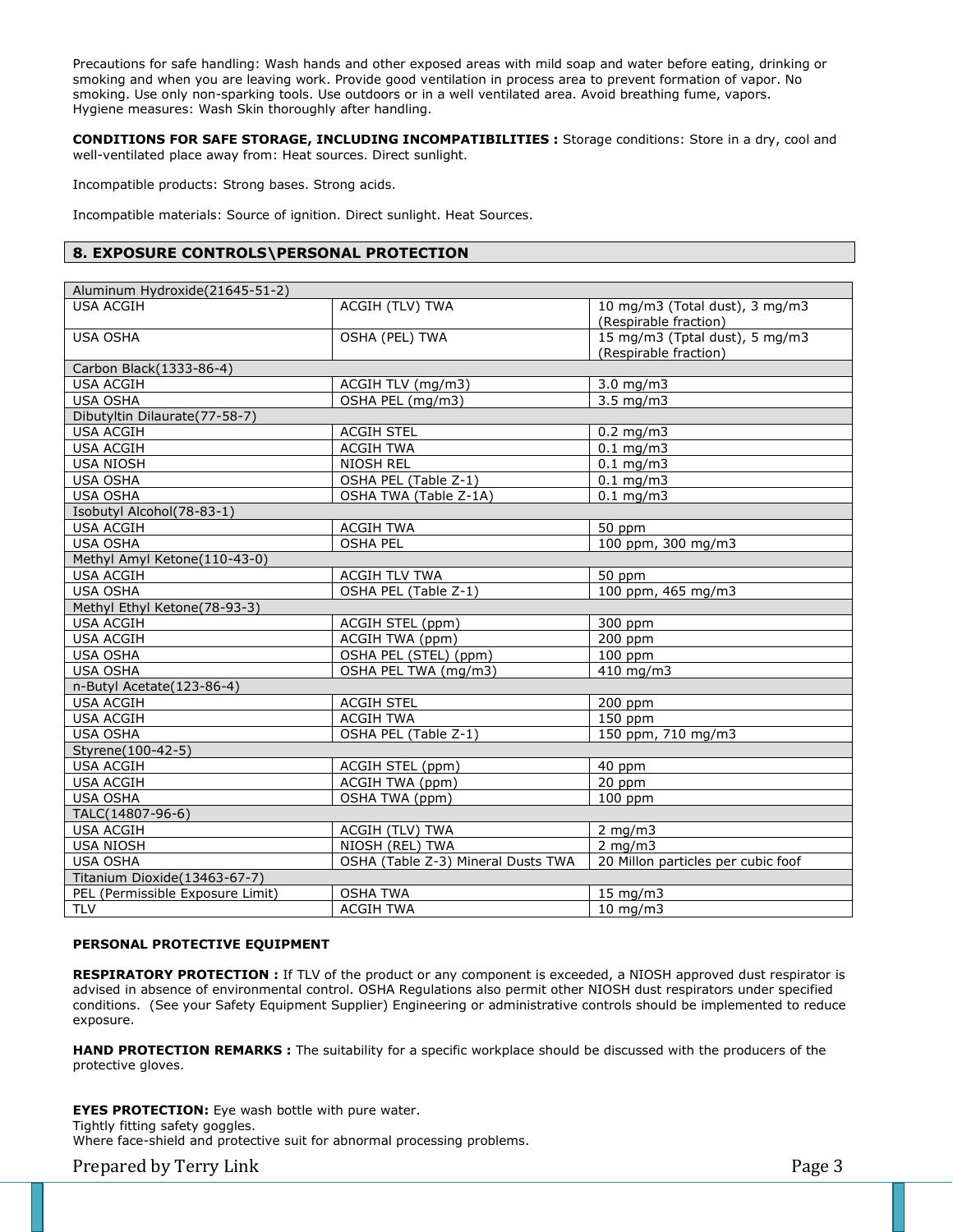**SKIN AND BODY PROTECTION :** Wear impervious clothing. Choose body protection according to the amount and concentration of the dangerous substance at the work place.

**WORK HYGIENIC PRACTICES:** When using do not eat or drink. When using do not smoke. Wash hands before breaks and at the end of workday.

### **9. PHYSICAL AND CHEMICAL PROPERTIES**

| <b>Physical state</b>            | ÷ | Liguid                                        |
|----------------------------------|---|-----------------------------------------------|
| Color                            |   | Various colors depending on the pigmentation. |
| Odor                             | ÷ | Characteristic. Sweet. Mint like.             |
| <b>Odor threshold</b>            |   | No data available.                            |
| <b>Ph</b>                        |   | N/A - See Technical Data Sheet                |
| <b>Evaporation rate</b>          | ٠ | Slower Than Ether                             |
| <b>Melting point</b>             | ÷ | -94.7 C (-138.46 F)                           |
| <b>Freezing point</b>            | ÷ | No data available.                            |
| <b>Boiling point</b>             | ÷ | 175.0 deg F TO 305.0 deg F                    |
| <b>Flash point</b>               | ÷ | 24.00 deg F deg F                             |
| Lower explosion limit            | ÷ | 1.1                                           |
| <b>Upper explosion limit</b>     | ÷ | 11.0                                          |
| Vapor pressure                   | ÷ | 185 mm Hq                                     |
| <b>Vapor density</b>             | ÷ | Heavier than air                              |
| <b>Relative density</b>          | и | No data available.                            |
| <b>Density</b>                   | ÷ | 15.2965                                       |
| <b>Solubility</b>                |   | No data available.                            |
| <b>Partion coefficient: n-</b>   | и | No data available.                            |
| octanol/water                    |   |                                               |
| <b>Autoignition temperature</b>  | ÷ | No data available.                            |
| <b>Decomposition temperature</b> |   | No data available.                            |

# **10. STABILITY AND REACTIVITY**

REACTIVITY : No dangerous reaction known under conditions of normal use.

**CHEMICAL STABILITY :** Stable under normal conditions.

**CONDITIONS TO AVOID :** Heat, flames and sparks. Extremely high temperatures and direct sunlight.

**INCOMPATIBLE MATERIALS :** Avoid contact with strong oxidizing agents.

**HAZARDOUS DECOMPOSITION PRODUCTS:** Carbon dioxide (CO2), carbon monoxide (CO), oxides of nitrogen (NOx), dense black smoke.

# **11. TOXICOLOGICAL INFORMATION**

| Aluminum Hydroxide(21645-51-2) |                                                                                                                                                                                                                                                                                                                                                                                                                                                                                                                                                                                                                                     |  |
|--------------------------------|-------------------------------------------------------------------------------------------------------------------------------------------------------------------------------------------------------------------------------------------------------------------------------------------------------------------------------------------------------------------------------------------------------------------------------------------------------------------------------------------------------------------------------------------------------------------------------------------------------------------------------------|--|
| Additional Information         | RTECS: BD0940000 Nausea, Vomiting, and Constipation.                                                                                                                                                                                                                                                                                                                                                                                                                                                                                                                                                                                |  |
| Aspiration hazard              | No data available.                                                                                                                                                                                                                                                                                                                                                                                                                                                                                                                                                                                                                  |  |
| Carcinogenicity                | IARC: No components of this product present at levels greater than or equal to 0.1% is<br>identified as probable, possible or confirmed human carcinogen by IARC. ACGIH: No component<br>of this product present at levels greater than or equal to 0.1% is identified as a carcinogen or<br>potential carcinogen by ACGIH. NTP: No component of this product present at levels greater<br>than or equal to 0.1% is identified as a known or anticipated carcinogen by NTP. OSHA: No<br>component of this product present at levels greater than or equal to 0.1% is identified as a<br>carcinogen or potential carcinogen by OSHA. |  |
| Dermal                         | No data available.                                                                                                                                                                                                                                                                                                                                                                                                                                                                                                                                                                                                                  |  |
| Germ cell mutagenicity         | Mouse lymphocyte Result- negative Mutagenicity (micronucleus test) Rat - male Result: negative                                                                                                                                                                                                                                                                                                                                                                                                                                                                                                                                      |  |
| Inhalation                     | No data available.                                                                                                                                                                                                                                                                                                                                                                                                                                                                                                                                                                                                                  |  |
| LD50 Oral - Rat -              | >5,000 mg/kg, Oral - Rat - female                                                                                                                                                                                                                                                                                                                                                                                                                                                                                                                                                                                                   |  |
| female - Acute toxicity        |                                                                                                                                                                                                                                                                                                                                                                                                                                                                                                                                                                                                                                     |  |
| Reproductive toxicity          | No data available.                                                                                                                                                                                                                                                                                                                                                                                                                                                                                                                                                                                                                  |  |
| Respiratory or skin            | Maximization Test (GPMT) - Guinea pig Result- Does not cause skin sensitization. (OECD Test                                                                                                                                                                                                                                                                                                                                                                                                                                                                                                                                         |  |
| sensitization                  | Guideline 406)                                                                                                                                                                                                                                                                                                                                                                                                                                                                                                                                                                                                                      |  |
| Serious eye                    | Eyes - Rabbit Result: No eye irritation (OECD Test Guideline 405)                                                                                                                                                                                                                                                                                                                                                                                                                                                                                                                                                                   |  |
| damage/eye irritation          |                                                                                                                                                                                                                                                                                                                                                                                                                                                                                                                                                                                                                                     |  |
| <b>Skin</b>                    | Skin - Rabbit Result: No skin irritation - 4 h (OECD Test Guideline 404)                                                                                                                                                                                                                                                                                                                                                                                                                                                                                                                                                            |  |
| Prepared by Terry Link         | Page 4                                                                                                                                                                                                                                                                                                                                                                                                                                                                                                                                                                                                                              |  |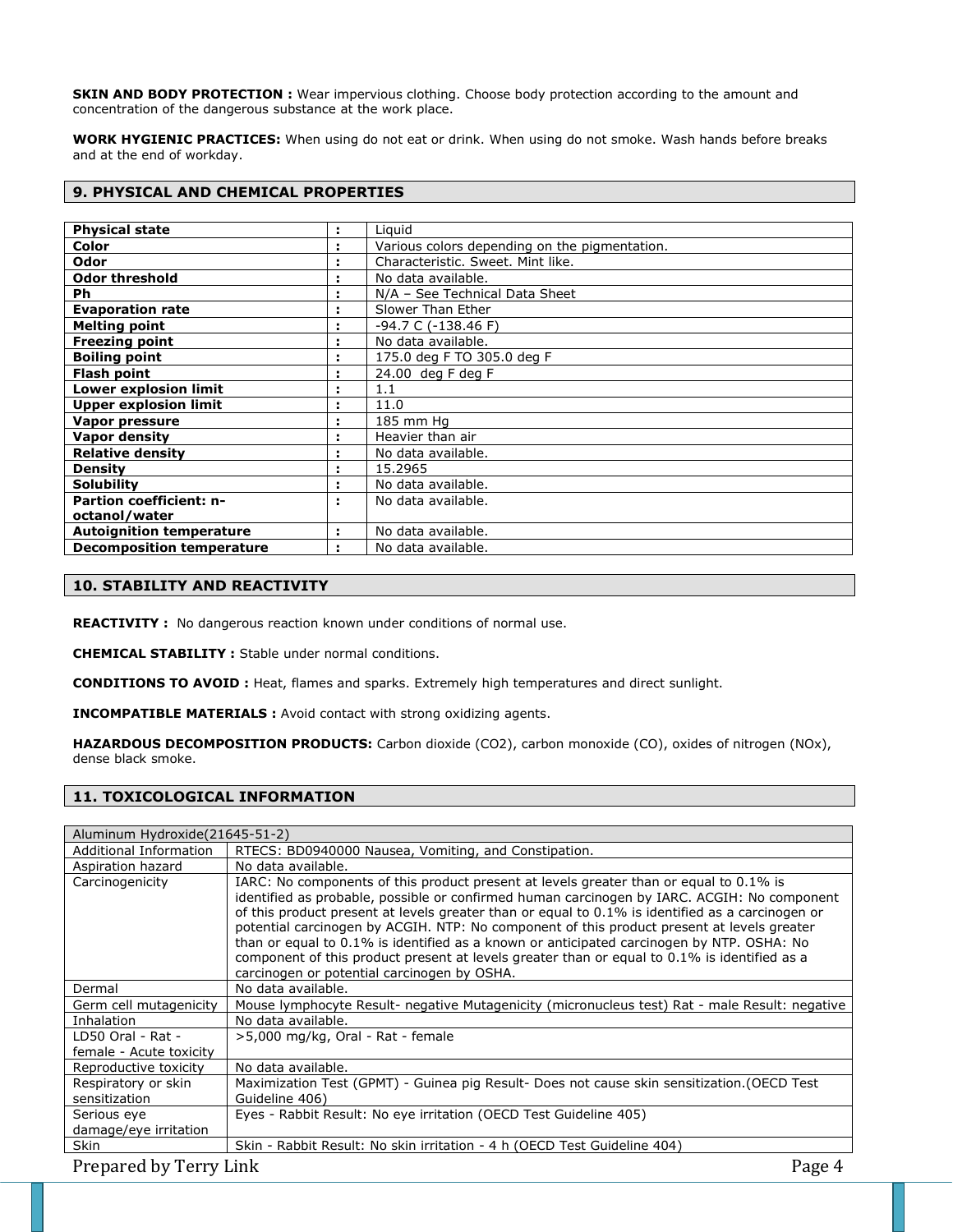| corrosion/irritation          |                                                                                                                                                                                            |
|-------------------------------|--------------------------------------------------------------------------------------------------------------------------------------------------------------------------------------------|
| Specific target organ         | No data available.                                                                                                                                                                         |
| toxicity - repeated           |                                                                                                                                                                                            |
| exposure                      |                                                                                                                                                                                            |
| Specific target organ         | No data available.                                                                                                                                                                         |
| toxicity - single<br>exposure |                                                                                                                                                                                            |
| Amorphous Silica(7631-86-9)   |                                                                                                                                                                                            |
| Additional toxicological      | The product is not subject to classification according to internally approved calculation methods                                                                                          |
| information                   | for preparations: When used and handled according to specifications, the product does not have                                                                                             |
|                               | any harmful effects according to our experience and information provided to us.                                                                                                            |
| Irritant of skin              | Not irritating (rabbit) (OCED 404)                                                                                                                                                         |
| Irritatant of eyes            | Not irritating (rabbit) (OCED 405)                                                                                                                                                         |
| LC0 - Inhalative              | >140->2000 mg/m3 / 4 h (Rat) (OCED 403)                                                                                                                                                    |
| LD50 - Dermal - Rabbit        | >5000 mg/kg (Rabbit)                                                                                                                                                                       |
| LD50 - Oral - Rat             | >5000 mg/kg (Rat) (OECD 401)                                                                                                                                                               |
| Other information -           | $=$ > 1340 mg/kg/day                                                                                                                                                                       |
| Oral                          |                                                                                                                                                                                            |
| Sensitization                 | Not sensitizating (guinea pig) (OCED 406)                                                                                                                                                  |
| Carbon Black (1333-86-4)      |                                                                                                                                                                                            |
| <b>ACGIH</b>                  | ACGIH The American Conference of Governmental Industrial Hygienists classifies carbon black as<br>A4, Not Classifiable as a Human Carcinogen.                                              |
| Carcinogenicity               | GHS- Not a hazardous substance or preparation according to the Global Harmonized System                                                                                                    |
| Classification                | $(GHS)$ .                                                                                                                                                                                  |
| Human Epidemiology            | Results of epidemiological studies of carbon black production workers suggest that cumulative                                                                                              |
|                               | exposure to carbon black may result in small decrements in lung function, as measured by FEV1.                                                                                             |
|                               | A recent U.S. respiratory morbidity study suggested a 27 mL decline in FEV1 from a 1 mg/m3                                                                                                 |
|                               | (inhalable fraction) exposure over a 40-year period. An older European investigation suggested                                                                                             |
|                               | an exposure to 1 mg/m3 (inhalable fraction) of carbon black over a 40-year working-lifetime will                                                                                           |
|                               | result in a 48 mL decline in FEV1. In contrast, normal age related decline over a similar period of                                                                                        |
|                               | time would be approximately 1200 ml. The relationship between symptoms and exposure to                                                                                                     |
|                               | carbon black is less clear. In the U.S. study, 9% of the highest exposure group (in contrast to<br>5% of the unexposed group) reported symptoms consistent with chronic bronchitis. In the |
|                               | European study, methodological limitations in the administration of the questionnaire limit the                                                                                            |
|                               | drawing of definitive conclusions about symptoms.                                                                                                                                          |
| Human Epidemiology -          | Since this IARC evaluation of carbon black, Sorahan and Harrington 16) re-analyzed the UK                                                                                                  |
| cont                          | study data using an alternative exposure hypothesis and found a positive association with                                                                                                  |
|                               | carbon black exposure in two of the five plants. The same exposure hypothesis was applied by                                                                                               |
|                               | Morfeld and McCunney 17-18) to the German cohort; in contrast, they found no association                                                                                                   |
|                               | between carbon black exposure and lung cancer risk and, thus, no support for the alternative                                                                                               |
|                               | exposure hypothesis used by Sorahan and Harrington 16).                                                                                                                                    |
| Human Epidemiology -          | Morfeld and McCunney 19) applied a Bayesian approach to unravel the role of uncontrolled                                                                                                   |
| cont.                         | confounders and identified smoking and prior exposure to occupational carcinogens received<br>before being hired in the carbon black industry as main causes of the observed lung cancer   |
|                               | excess risk. Overall, as a result of these detailed investigations, no causative link between                                                                                              |
|                               | carbon black exposure and cancer risk in humans has been demonstrated. This view is                                                                                                        |
|                               | consistent with the IARC evaluation in 2006. Several epidemiological and clinical studies of                                                                                               |
|                               | workers in the carbon black production industries show no evidence of clinically significant                                                                                               |
|                               | adverse health effects due to occupational exposure to carbon black. No dose response                                                                                                      |
|                               | relationship was observed in workers exposed to carbon black.                                                                                                                              |
| Human Epidemiology -          | This study, however, indicated a link between carbon black and small opacities on chest films,                                                                                             |
| cont.                         | with negligible effects on lung function. A study on carbon black production workers in the UK                                                                                             |
|                               | 10) found an increased risk of lung cancer in two of the five plants studied; however, the<br>increase was not related to the dose of carbon black. Thus, the authors did not consider the |
|                               | increased risk in lung cancer to be due to carbon black exposure. A German study of carbon                                                                                                 |
|                               | black workers at one plant 11-14) found a similar increase in lung cancer risk but, like the 2001                                                                                          |
|                               | UK study 10), found no association with carbon black exposure. In contrast, a large US study                                                                                               |
|                               | 15) of 18 plants showed a reduction in lung cancer risk in carbon black production workers.                                                                                                |
|                               | Based upon these studies, the February 2006 Working Group at IARC concluded that the human                                                                                                 |
|                               | evidence for carcinogenicity was inadequate 1) .                                                                                                                                           |
| IARC                          | IARC In 1995 IARC concluded, "There is inadequate evidence in humans for the carcinogenicity                                                                                               |
|                               | of carbon black." Based on rat inhalation studies IARC concluded that there is, "sufficient                                                                                                |
|                               | evidence in experimental animals for the carcinogenicity of carbon black," IARC's overall                                                                                                  |
|                               | evaluation was that, "Carbon black is possibly carcinogenic to humans (Group 2B)". This<br>conclusion was based on IARC's guidelines, which require such a classification if one species   |
|                               | exhibits carcinogenicity in two or more studies. IARC performed another review in 2006, and                                                                                                |
|                               | again classified carbon black as possibly carcinogenic to humans (Group 2B). In its 1987 review                                                                                            |
|                               | IARC concluded, "There is sufficient evidence in experimental animals for the carcinogenicity of                                                                                           |
|                               | carbon black extracts." Carbon black extracts are classified as, possibly carcinogenic to humans                                                                                           |
|                               | (Group 2B).                                                                                                                                                                                |
| $LD50$ (Rat)                  | >8000 mg/kg                                                                                                                                                                                |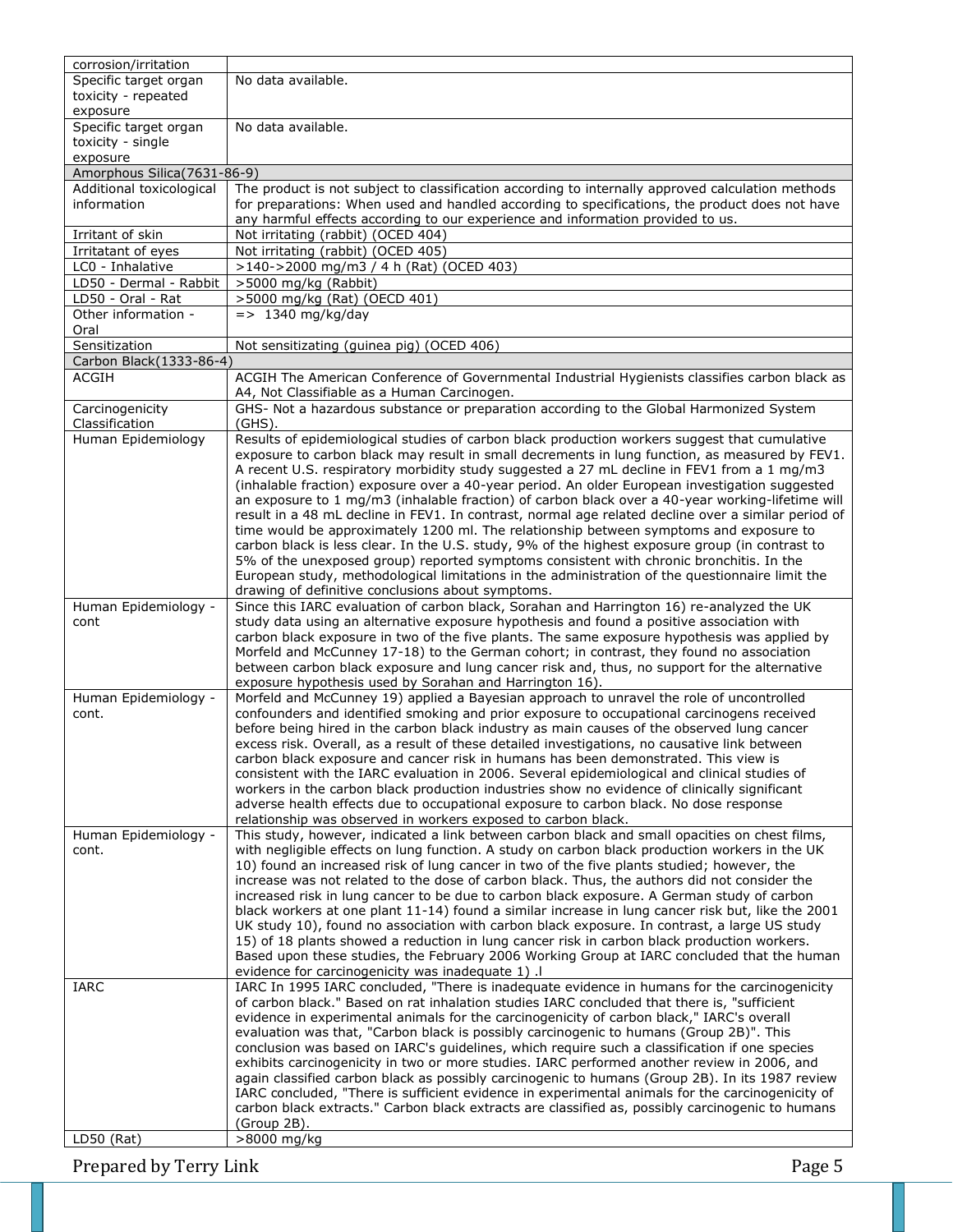| Mutagenic Effects and                           | In an experimental investigation, mutational changes in the hprt gene were reported in alveolar          |
|-------------------------------------------------|----------------------------------------------------------------------------------------------------------|
|                                                 |                                                                                                          |
| Germ Cell Mutagenicity                          | epithelial cells in the rat following inhalation exposure to carbon black. This observation is           |
|                                                 | believed to be rat specific and a consequence of "lung overload" which led to chronic                    |
|                                                 | inflammation and release of genotoxic oxygen species. This mechanism is considered to be a               |
|                                                 | secondary genotoxic effect and thus, carbon black itself would not be considered to be                   |
|                                                 | mutagenic. Carbon black is not suitable to be tested in bacterial (Ames test) and other in vitro         |
|                                                 | systems because of its insolubility in aqueous solutions. When tested, however, results for              |
|                                                 |                                                                                                          |
|                                                 | carbon black showed no mutagenic effects. Organic solvent extracts of carbon black can,                  |
|                                                 | however, contain traces of polycyclic aromatic hydrocarbons (PAHs). A study to examine the               |
|                                                 | bioavailability of these PAHs showed that PAHs are very tightly bound to carbon black and not            |
|                                                 | bioavailable.                                                                                            |
| <b>NIOSH</b>                                    | NIOSH The U.S. National Institute of Occupational Safety and Health (NIOSH) 1978 criteria                |
|                                                 | document on carbon black recommends that only carbon blacks with PAH contaminant levels                  |
|                                                 |                                                                                                          |
|                                                 | greater than 0.1% require the measurement of PAHs in air. As some PAHs are possible human                |
|                                                 | carcinogens, NIOSH recommends an exposure limit of 0.1 mg/m3 for PAHs in air, measured as                |
|                                                 | the cyclohexane-extractable fraction.                                                                    |
| <b>NTP</b>                                      | NTP Carbon black is not designated a carcinogen by the U.S. National Toxicology Program (NTP),           |
|                                                 | the U.S. Occupational Safety and Health Administration (OSHA) or the European Union (EU).                |
| Reproductive and                                | No experimental studies on effects of carbon black on fertility and reproduction have been               |
|                                                 |                                                                                                          |
| <b>Teratogenic Effects</b>                      | located. However, based on toxicokinetic data, carbon black is deposited in the lungs and based          |
|                                                 | on its specific physicochemical properties (insolubility, low absorption potential), it is not likely to |
|                                                 | distribute in the body to reach reproductive organs, embryo and/or fetus under in vivo                   |
|                                                 | conditions. Therefore, no adverse effects of carbon black to fertility/reproduction or to fetal          |
|                                                 | development are expected. No effects have been reported in long-term animal studies.                     |
|                                                 |                                                                                                          |
| Sensitization                                   | No animal data is available. No cases in humans have been reported.                                      |
| STOT-repeated                                   | Therefore, no STOT, Repeated exposure classification is made.                                            |
| exposure                                        |                                                                                                          |
| STOT- single exposure                           | Inhalation studies with the rat showed lung effects (see Section 11.2 and 11.3), these effects           |
|                                                 | are believed to be the effects of "lung overload" 1 and these effects are believed to be specific to     |
|                                                 |                                                                                                          |
|                                                 | the species. In addition, the European CLP Regulation states that no classification is necessary if      |
|                                                 | the mechanism is not relevant to humans. 4) Also, the CLP Guidance on classification and                 |
|                                                 | labeling states that the "lung overload" mechanism is not relevant to humans. 4) Therefore, no           |
|                                                 | STOT, Repeated Exposure classification is made                                                           |
| Dibutyltin Dilaurate(77-58-7)                   |                                                                                                          |
| Chronic Health Hazard                           | Dibutyltin compounds have shown reproductive and immunotoxic effects in laboratory animals.              |
|                                                 |                                                                                                          |
|                                                 | Abnormalities noted at necropsy of animals treated with 2000 mg/kg of dibutyltin dilaurate were          |
|                                                 | hemorrhagic lungs, dark liver, dark kidneys, hemorrhage of gastric mucosa, hemorrhage of the             |
|                                                 | large and small intestines, enlarged bile duct and behavioral and central nervous system effects.        |
|                                                 | Decreased fertility was seen in hens following dietary administration equal to 78 mg/kg.                 |
| Eye irritation/corrosion                        | Severe eye irritation.                                                                                   |
|                                                 |                                                                                                          |
| Inhalation                                      | No data is available on the product itself.                                                              |
| LD50 - Rabbit (Dermal)                          | > 2,000 mg/kg, Method: Estimated.                                                                        |
| LD50 - Rat (Ingestion)                          | $> 2,000$ mg/kg                                                                                          |
| Skin                                            | Severe skin irritation. Corrosive to the skin of a rabbit.                                               |
| irritation/corrosion                            |                                                                                                          |
|                                                 |                                                                                                          |
| Isobutyl Alcohol(78-83-1)                       |                                                                                                          |
| Carcinogenicity Data:                           | The ingredient(s) of this product is (are) not classified as carcinogenic by ACGIH, IARC, OSHA or        |
|                                                 | NTP.                                                                                                     |
| LC50 Inhalation - Rat                           | 8000 ppm; $(4 h)$                                                                                        |
| LD50 Dermal - Rabbit                            | 3400 mg/kg                                                                                               |
|                                                 |                                                                                                          |
| LD50 Oral - Rat (Acute                          | 2460 mg/kg                                                                                               |
| Toxicity)                                       |                                                                                                          |
| Mutagenicity Data:                              | No adverse mutagenicity effects are anticipated.                                                         |
| Reproductive Data:                              | No adverse reproductive effects are anticipated.                                                         |
| Respiratory / Skin                              | None known.                                                                                              |
|                                                 |                                                                                                          |
| Sensitization Data:                             |                                                                                                          |
| <b>Synergistic Materials:</b>                   | Alcohols may interact synergistically with chlorinated solvents (example - carbon tetrachloride,         |
|                                                 | chloroform, bromotrichloromethane), dithiocarbamates (example - disulfiram),                             |
|                                                 | dimethylnitrosamine and thioacetamide.                                                                   |
| Tetragenicity Data:                             | No adverse Tetragenicity effects are anticipated.                                                        |
|                                                 |                                                                                                          |
| Methyl Amyl Ketone(110-43-0)                    |                                                                                                          |
| Aspiration hazard                               | May be harmful if swallowed and enters airways.                                                          |
| Carcinogenicity                                 | No data available.                                                                                       |
| LD50 Dermal - (Rat)                             | >2,000 mg/kg                                                                                             |
| LD50 Inhalation - (Rat)                         | $>16.7$ mg/l (4 h)                                                                                       |
|                                                 |                                                                                                          |
| LD-50 Oral - (Rat)                              | 1,600 mg/kg                                                                                              |
| Mutagenicity                                    | In vitro, No data available., In vivo, No data available.                                                |
| Other adverse effects                           |                                                                                                          |
|                                                 | No data available.                                                                                       |
|                                                 |                                                                                                          |
| Repeated dose toxicity<br>Reproductive toxicity | No data available.<br>No data available.                                                                 |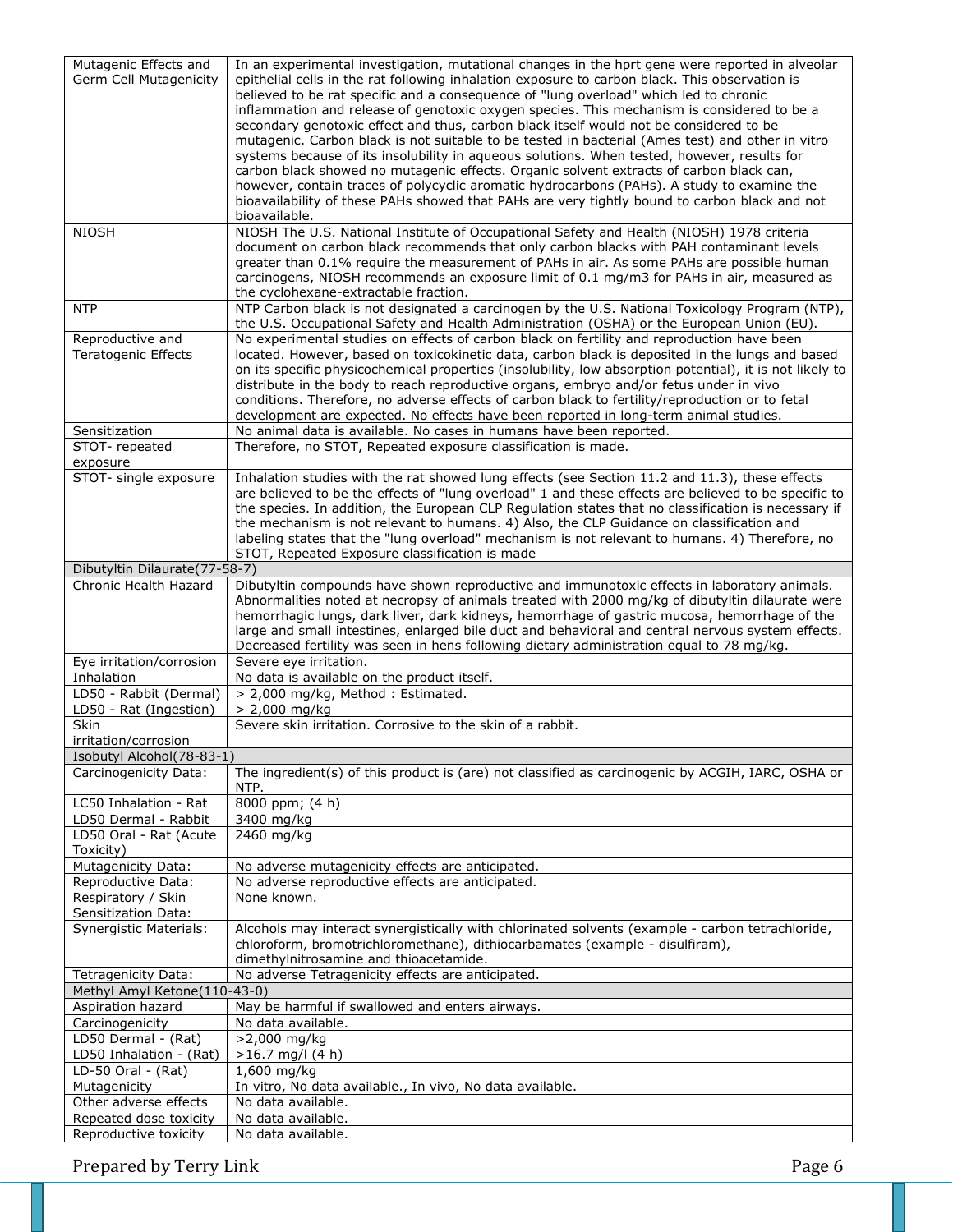| Respiratory or skin<br>sensitization       | Skin Sensitization:, (Mouse) - non-sensitizing.                                                                                             |
|--------------------------------------------|---------------------------------------------------------------------------------------------------------------------------------------------|
| Serious eye                                | (Rabbit, 24 h): slight.                                                                                                                     |
| damage/eye irritation                      |                                                                                                                                             |
| <b>Skin</b><br>corrosion/irritation        | (Rabbit, 24 h): moderate.                                                                                                                   |
| Specific target organ                      | No data available.                                                                                                                          |
| toxicity - repeated<br>exposure            |                                                                                                                                             |
| Specific target organ                      | No data available.                                                                                                                          |
| toxicity - single<br>exposure              |                                                                                                                                             |
| Methyl Ethyl Ketone(78-93-3)               |                                                                                                                                             |
| Aspiration toxicity                        | Product: May be harmful if swallowed and enters airways.                                                                                    |
| Carcinogenicity                            | Remarks: This information is not available, Carcinogenicity-Assement: Not classified as a human<br>carcinogen.                              |
| Further information                        | Product Remarks: Symptoms of overexposure may be headache, dizziness, tiredness, nausea<br>and vomiting.,                                   |
| Germ cell mutagenicity                     | Genotoxicity in vitro: Test Type: Ames test, Metabolic activation: with and without metabolic<br>activation, Method OECD Test Guideline 471 |
| LC50 (mouse)<br>inhalation                 | 320 mg/l (4 h exposure)                                                                                                                     |
| LC50 (rat) Oral                            | 3737 mg/kg                                                                                                                                  |
| LD50 (rabbit) dermal                       | 6,480 mg/kg                                                                                                                                 |
| Reproductive toxicity                      | Effects on fetal development, Species: rat female, Application Route: Inhalation, Dose: 400,<br>1000, 3000 ppm,                             |
| Respiratory or skin<br>sensitsation        | Test Type: Buehler Test, Species guinea pig, Method OECD Test Guideline 406, Result: Did not<br>cause sensitization on laboratory animals.  |
| Serious eye damage/<br>eye irritation      | Remarks: Severe skin irritation, Species rabbit, Exposure time 24 h, Result: Irritation to eyes                                             |
| Skin                                       | Remarks: Moderate skin irritation, Species rabbit, Exposure time 24 h, Result: Mild skin irritation                                         |
| corrosion/irritation                       |                                                                                                                                             |
| STOT - repeated<br>exposure                | Product: No data available, Components: No data available.                                                                                  |
| STOT - single exposure                     | Product: Target Organs: Central Nervous system, Components: Exposure routes: Inhalation,                                                    |
| n-Butyl Acetate(123-86-4)                  | Product: Target Organs: Central Nervous system                                                                                              |
| Aspiration hazard                          | No data available.                                                                                                                          |
| Carcinogenicity                            | No data available.                                                                                                                          |
| Inhalation                                 | No data available.                                                                                                                          |
| LD-50 Dermal -<br>(Rabbit)                 | $> 16$ ml/kg                                                                                                                                |
| LD-50 Oral - (Rat)                         | 14,130 mg/kg                                                                                                                                |
| Mutagenicity                               | In vitro: No data available. In vivo: No data available.                                                                                    |
| Other adverse effects:                     | No data available.                                                                                                                          |
| Repeated dose toxicity                     | No data available.                                                                                                                          |
| Reproductive toxicity                      | No data available.                                                                                                                          |
| Respiratory or skin<br>sensitization       | Skin Sensitization:, (Guinea Pig) - non-sensitizing.                                                                                        |
| Serious eye                                | (Rabbit, 24 h): none                                                                                                                        |
| damage/eye irritation<br>Skin              | (Rabbit, 24 h): none                                                                                                                        |
| corrosion/irritation                       |                                                                                                                                             |
| Specific target organ                      | No data available.                                                                                                                          |
| toxicity - repeated                        |                                                                                                                                             |
| exposure                                   |                                                                                                                                             |
| Specific target organ<br>toxicity - single |                                                                                                                                             |
|                                            | Narcotic effect.                                                                                                                            |
|                                            |                                                                                                                                             |
| exposure<br>Styrene(100-42-5)              |                                                                                                                                             |
| Irritation / corrosion -<br>Eye            | Species: Rabbit; Result: non-irritant; Method: BASF - Test                                                                                  |
| Irritation / corrosion -                   | Species: Guinea pig; Result: non-sensitization; Method: OECD Guideline 406.                                                                 |
| Sensitization<br>Irritation / corrosion -  | Species: Rabbit; Result: non-irritant; Method: BASF - Test                                                                                  |
| Skin<br>LC50 Dermal - Rat                  | Not determined                                                                                                                              |
| LC50 Inhalation - Rat                      | Exposure time 4 h ; not determined                                                                                                          |
| LD50 Oral - Rat<br>TALC(14807-96-6)        | >5,000 mg/kg                                                                                                                                |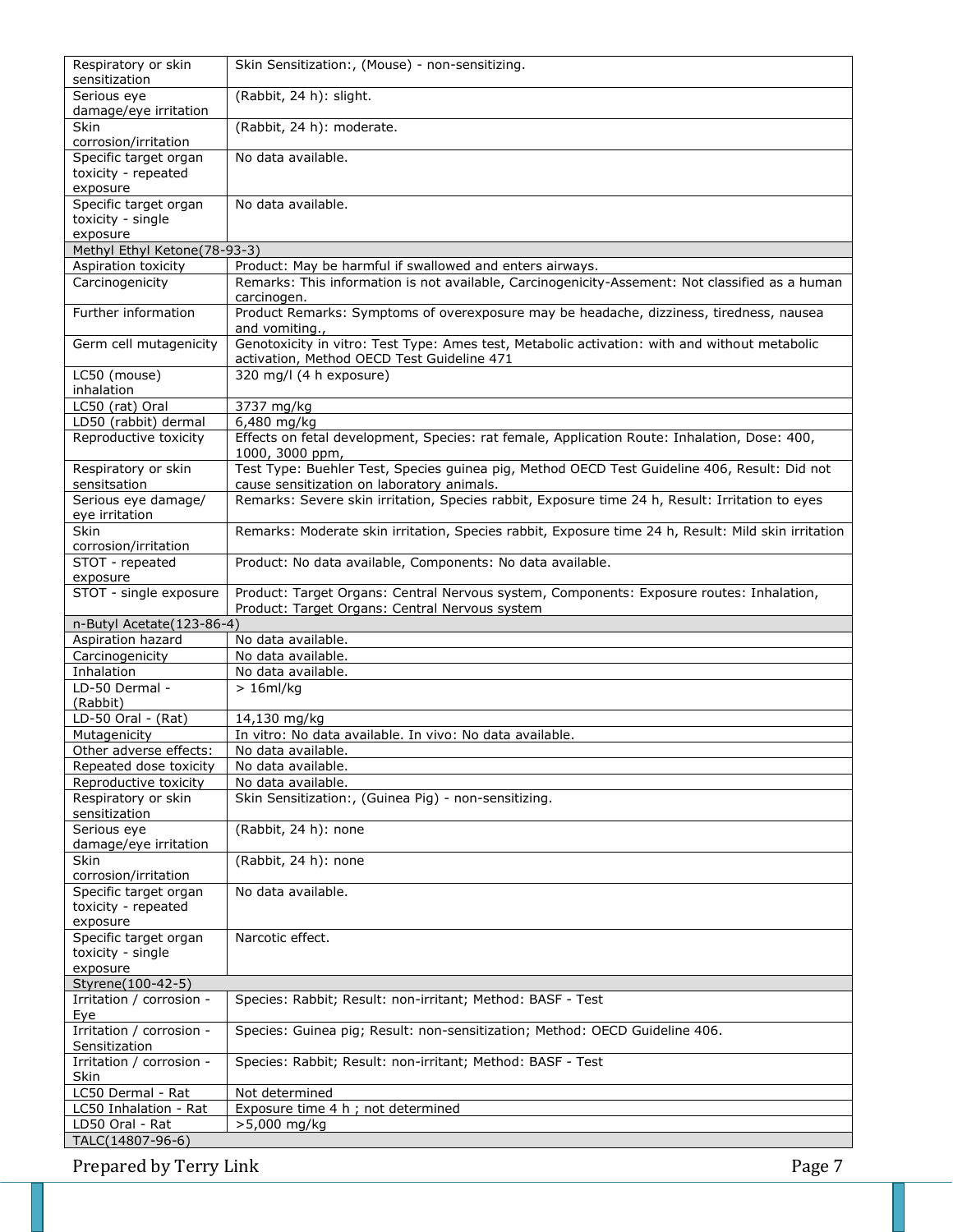| Acute toxicity - Dermal                                  | No data available.                                                                                                                                                                                                                                                                                                                                                                                                                                                                                                                                                                                                                                                                                                                                                                                                                                                                                                                                                                                                         |
|----------------------------------------------------------|----------------------------------------------------------------------------------------------------------------------------------------------------------------------------------------------------------------------------------------------------------------------------------------------------------------------------------------------------------------------------------------------------------------------------------------------------------------------------------------------------------------------------------------------------------------------------------------------------------------------------------------------------------------------------------------------------------------------------------------------------------------------------------------------------------------------------------------------------------------------------------------------------------------------------------------------------------------------------------------------------------------------------|
| Acute toxicity -                                         | No data available.                                                                                                                                                                                                                                                                                                                                                                                                                                                                                                                                                                                                                                                                                                                                                                                                                                                                                                                                                                                                         |
| Inhalation                                               |                                                                                                                                                                                                                                                                                                                                                                                                                                                                                                                                                                                                                                                                                                                                                                                                                                                                                                                                                                                                                            |
| Additional Information                                   | RTECS: WW2710000 Prolonged inhalation of crystalline silica may result in silicosis, a disabling<br>pulmonary fibrosis characterized by fibrotic changes and miliary nodules in the lungs, a dry<br>cough, shortness of breath, emphysema, decreased chest expansion, and increased<br>susceptibility to tuberculosis. In advanced stages, loss of appetite, pleuritic pain, and total<br>incapacity to work. Advanced silicosis may result in death due to cardiac failure or destruction of<br>lung tissue. Crystalline silica is classified as group 1 "known to be carcinogenic to humans" by<br>IARC and "sufficient evidence" of carcinogenicity by the NTP. To the best of our knowledge, the<br>chemical, physical, and toxicological properties have not been thoroughly investigated. Stomach<br>- Irregularities - Based on Human Evidence Liver - Irregularities - Based on Human Evidence<br>Stomach - Irregularities - Based on Human Evidence Liver - Irregularities - Based on Human<br>Evidence (Quartz). |
| Aspiration hazard                                        | No data available.                                                                                                                                                                                                                                                                                                                                                                                                                                                                                                                                                                                                                                                                                                                                                                                                                                                                                                                                                                                                         |
| Carcinogenicity                                          | Carcinogenicity - Rat - Inhalation Tumorigenic: Equivocal tumorigenic agent by RTECS criteria.<br>Lungs, Thorax, or Respiration: Tumors. IARC: 1 - Group 1: Carcinogenic to humans (Quartz)<br>IARC: 3 - Group 3: Not classifiable as to its carcinogenicity to humans (Hydrous magnesium<br>silicate) 3 - Group 3: Not classifiable as to its carcinogenicity to humans (Hydrous magnesium<br>silicate) NTP: Known to be human carcinogen (Quartz) OSHA: No component of this product<br>present at levels greater than or equal to 0.1% is identified as a carcinogen or potential<br>carcinogen by OSHA.                                                                                                                                                                                                                                                                                                                                                                                                                |
| Germ cell mutagenicity                                   | No data available.                                                                                                                                                                                                                                                                                                                                                                                                                                                                                                                                                                                                                                                                                                                                                                                                                                                                                                                                                                                                         |
| Reproductive toxicity                                    | No data available.                                                                                                                                                                                                                                                                                                                                                                                                                                                                                                                                                                                                                                                                                                                                                                                                                                                                                                                                                                                                         |
| Respiratory or skin<br>sensitization                     | No data available.                                                                                                                                                                                                                                                                                                                                                                                                                                                                                                                                                                                                                                                                                                                                                                                                                                                                                                                                                                                                         |
| Serious eye<br>damage/eye irritation                     | No data available.                                                                                                                                                                                                                                                                                                                                                                                                                                                                                                                                                                                                                                                                                                                                                                                                                                                                                                                                                                                                         |
| Skin<br>corrosion/irritation                             | Skin - Human Result: Mild skin irritation - 3 h                                                                                                                                                                                                                                                                                                                                                                                                                                                                                                                                                                                                                                                                                                                                                                                                                                                                                                                                                                            |
| Specific target organ<br>toxicity - repeated<br>exposure | No data available.                                                                                                                                                                                                                                                                                                                                                                                                                                                                                                                                                                                                                                                                                                                                                                                                                                                                                                                                                                                                         |
| Specific target organ<br>toxicity - single<br>exposure   | No data available.                                                                                                                                                                                                                                                                                                                                                                                                                                                                                                                                                                                                                                                                                                                                                                                                                                                                                                                                                                                                         |
| Titanium Dioxide(13463-67-7)                             |                                                                                                                                                                                                                                                                                                                                                                                                                                                                                                                                                                                                                                                                                                                                                                                                                                                                                                                                                                                                                            |
| Carcinogenicity                                          | In lifetime inhalation studies rats were exposed for 2 years to respectively 10, 50, 250 mg/m3 of<br>respirable Ti02.                                                                                                                                                                                                                                                                                                                                                                                                                                                                                                                                                                                                                                                                                                                                                                                                                                                                                                      |
| Dermal ALD (rabbit)                                      | $>10000$ mg/m3                                                                                                                                                                                                                                                                                                                                                                                                                                                                                                                                                                                                                                                                                                                                                                                                                                                                                                                                                                                                             |
| Eye irritation                                           | slight irritation                                                                                                                                                                                                                                                                                                                                                                                                                                                                                                                                                                                                                                                                                                                                                                                                                                                                                                                                                                                                          |
| Inhalation 4 h ALC                                       | $>6.82$ mg/l                                                                                                                                                                                                                                                                                                                                                                                                                                                                                                                                                                                                                                                                                                                                                                                                                                                                                                                                                                                                               |
| ORAL ALD (rat)                                           | >2400 mg/kg                                                                                                                                                                                                                                                                                                                                                                                                                                                                                                                                                                                                                                                                                                                                                                                                                                                                                                                                                                                                                |
| Sensitsation                                             |                                                                                                                                                                                                                                                                                                                                                                                                                                                                                                                                                                                                                                                                                                                                                                                                                                                                                                                                                                                                                            |
|                                                          | Did not cause sensitsation on laboratory animals.                                                                                                                                                                                                                                                                                                                                                                                                                                                                                                                                                                                                                                                                                                                                                                                                                                                                                                                                                                          |

# **12. ECOLOGICAL INFORMATION**

| Aluminum Hydroxide (21645-51-2) |                                                                                           |
|---------------------------------|-------------------------------------------------------------------------------------------|
| Bioaccumulative                 | Inert material.                                                                           |
| potential                       |                                                                                           |
| EC50 - Daphnia -                | >10,000 mg/l, Daphnia magna (Water flea) (OECD Test Guideline 202)                        |
| Toxicity to daphnia and         |                                                                                           |
| other aguatic                   |                                                                                           |
| invertebrates                   |                                                                                           |
| EC50 - Fish - Toxicity          | >10,000 mg/l, Fish                                                                        |
| ro fish                         |                                                                                           |
| Mobility in soil                | Inert material.                                                                           |
| NOEC - Toxicity to              | >0.004 mg/l, 72 h, Pseudokirchneriella subcapitata (algae) - (OECD Test Guideline 201)    |
| algae                           |                                                                                           |
| Other adverse effects           | None known.                                                                               |
| Persistence and                 | Non-degradable                                                                            |
| degradability                   |                                                                                           |
| Amorphous Silica(7631-86-9)     |                                                                                           |
| Additional ecological           | General notes: Do not allow product to reach ground water, water course or sewage system. |
| information                     |                                                                                           |
| <b>Bioaccumulative</b>          | No further relevant information available.                                                |
| potential                       |                                                                                           |
| EC50 - Algae                    | >10000 mg/l (Scenedesmus subspicatus) (72 h) (OCED 201) comparable substance              |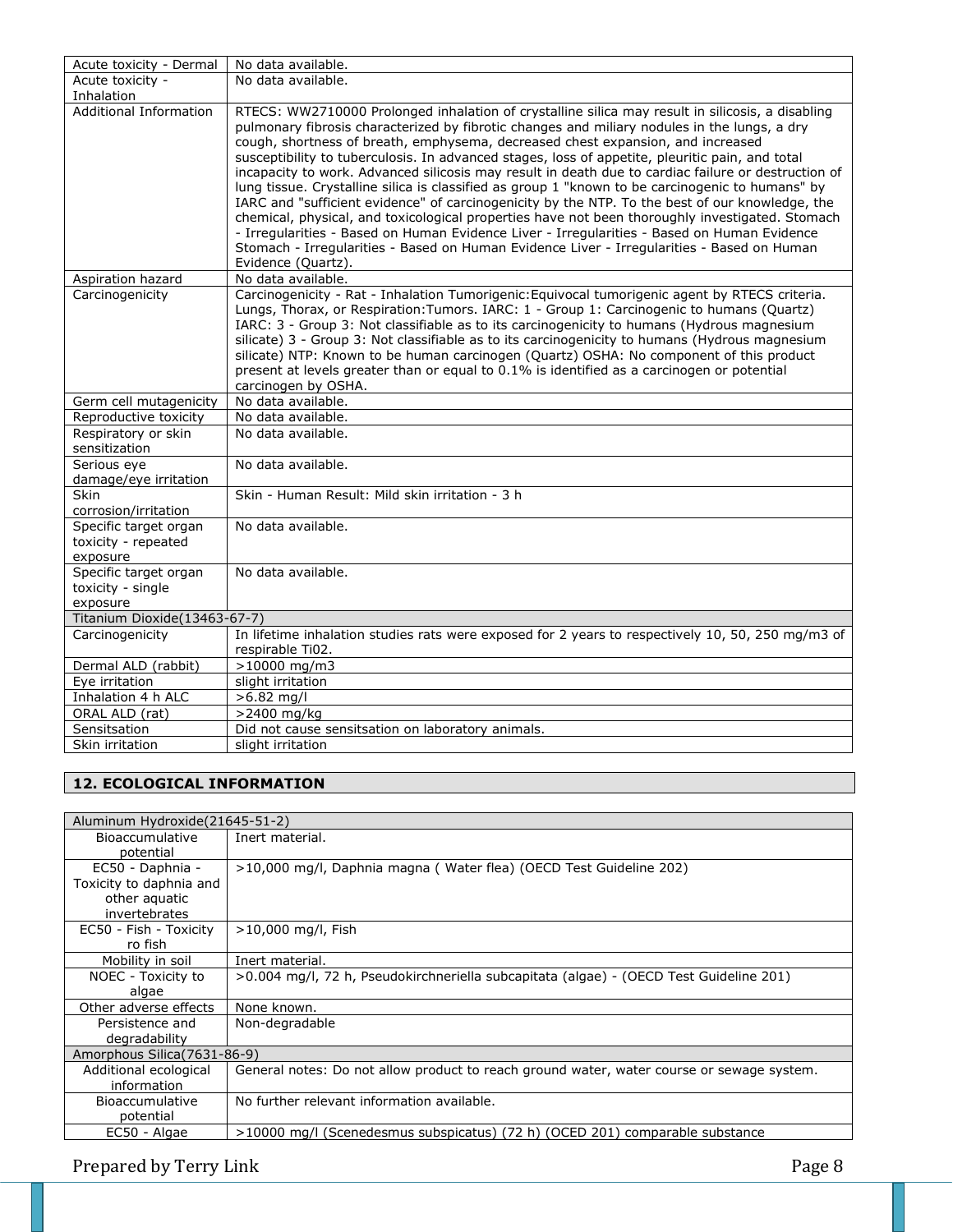| EC50 - Daphnia magna                            | >1000 mg/l (Daphnia magna) (24 h) (OCED 202)                                                                                                                                  |
|-------------------------------------------------|-------------------------------------------------------------------------------------------------------------------------------------------------------------------------------|
| LCO - Zebra fish                                | 10000 mg/l (zebra fish) (96 h) (static) (OCED203)                                                                                                                             |
| Mobility in soil                                | No further relevant information available.                                                                                                                                    |
| Persistence and                                 | The product is chemically and biologically inert. By the insolubility in water there is a separation                                                                          |
| degrability                                     | at every filtration and sedimentation process.                                                                                                                                |
| Carbon Black (1333-86-4)                        |                                                                                                                                                                               |
| Behavior in water                               | Activated sludge, EC0 (3 h) > 800 mg/L. DEV L3 (TTC test)                                                                                                                     |
| treatment plants                                |                                                                                                                                                                               |
| Bioaccumulation                                 | Potential bioaccumulation is not expected because of the physicochemical properties of the                                                                                    |
| Potential                                       | substance                                                                                                                                                                     |
| EC50 (Scenedesmus                               | > 10,000 mg/L, OECD (Guideline 201)                                                                                                                                           |
| subspicatus)                                    |                                                                                                                                                                               |
| EC50 Daphnia magna                              | >5600 mg/l (24 h) OECD (Guideline 202)                                                                                                                                        |
| (waterflea)                                     |                                                                                                                                                                               |
| Environmental fate                              | Carbon black is an inert solid, stable and insoluble in water or organic solvents. Its vapor                                                                                  |
|                                                 | pressure is negligible. Based on these properties it is expected that carbon black will not occur in                                                                          |
|                                                 | air or water in relevant amounts. Also potential for distribution via water or air can be dismissed.                                                                          |
|                                                 | The deposition in soil or sediments is therefore the most relevant compartment of fate in the                                                                                 |
|                                                 | environment.                                                                                                                                                                  |
| LC50 Brachydanio reio                           | >1000 mg/l (96 h) OECD (Guideline 203)                                                                                                                                        |
| (zebrafish)                                     |                                                                                                                                                                               |
| NOEC 50                                         | > 10,000 mg/L, OECD (Guideline 201)                                                                                                                                           |
| (Scenedesmus                                    |                                                                                                                                                                               |
| subspicatus)                                    |                                                                                                                                                                               |
| Dibutyltin Dilaurate(77-58-7)                   |                                                                                                                                                                               |
| Aquatic toxicity                                | No data is available on the product itself.                                                                                                                                   |
| Bioaccumulation                                 | No data is available on the product itself.                                                                                                                                   |
| EC50 - Daphnia                                  | 2.28 mg/l, Species : Daphnia magna.                                                                                                                                           |
| LC50 - Fish                                     | 2 mg/l, Species: Fish.                                                                                                                                                        |
| Mobility                                        | No data available.                                                                                                                                                            |
| Persistence and                                 | Biodegradability: No data is available on the product itself.                                                                                                                 |
| degradability                                   |                                                                                                                                                                               |
| Toxicity to other                               | No data available.                                                                                                                                                            |
| organisms                                       |                                                                                                                                                                               |
| Isobutyl Alcohol(78-83-1)                       |                                                                                                                                                                               |
|                                                 |                                                                                                                                                                               |
| Chronic                                         |                                                                                                                                                                               |
|                                                 | No data available.                                                                                                                                                            |
| Degradability /                                 | Evaluation: Not readily biodegradable (by OECD criteria).                                                                                                                     |
| Persistence; Biological                         |                                                                                                                                                                               |
| / A biological                                  |                                                                                                                                                                               |
| Degradation<br>EC50 - Aquatic Plants            |                                                                                                                                                                               |
|                                                 | >100 mg/l (72 h) The product has not been tested. The statement has been derived from                                                                                         |
|                                                 | properties of the individual components.                                                                                                                                      |
| EC50 - Daphnia - Acute                          | >100 mg/l (48 h) The product has not been tested. The statement has been derived from                                                                                         |
|                                                 | properties of the individual components.                                                                                                                                      |
| LC50 - Fish - Acute                             | >100 mg/l (96 h) The product has not been tested. The statement has been derived from                                                                                         |
|                                                 | properties of the individual components.                                                                                                                                      |
| Microorganisms                                  | Toxicity to microorganisms: bacteria EC10 (17 h): >750 mg/l. The product has not been tested.<br>The statement has been derived from properties of the individual components. |
|                                                 |                                                                                                                                                                               |
| Methyl Amyl Ketone(110-43-0)                    | No data available.                                                                                                                                                            |
| Aquatic invertebrates<br>Bioaccumulative        | No data available.                                                                                                                                                            |
|                                                 |                                                                                                                                                                               |
| potential                                       |                                                                                                                                                                               |
| Chronic Toxicity (Fish)                         | No data available.                                                                                                                                                            |
| ErC50 (Selenastrum                              | 98.2 mg/l, 72 h                                                                                                                                                               |
| capricornutum)                                  |                                                                                                                                                                               |
| LC50 (Fathead<br>Minnow) Acute toxicity         | 131 mg/l, $(96 h)$                                                                                                                                                            |
|                                                 | No data available.                                                                                                                                                            |
| Mobility in soil<br>Persistence and             | 69 % (28 d, Ready Biodegradability - CO2 in Sealed Vessels (Headspace Test)). Biological                                                                                      |
| degradability                                   | Oxygen Demand BOD-5: 1,770 mg/g BOD-20: 2,000 mg/g , Chemical Oxygen Demand: 2,420                                                                                            |
|                                                 |                                                                                                                                                                               |
| Results of PBT and                              | mg/g, BOD/COD ratio No data available.<br>No data available.                                                                                                                  |
| vPvB assessment                                 |                                                                                                                                                                               |
|                                                 |                                                                                                                                                                               |
| Methyl Ethyl Ketone(78-93-3)<br>Bioaccumulative | Partition coefficient: n-octanol/water: log Pow: 2.49                                                                                                                         |
|                                                 |                                                                                                                                                                               |
| potential<br>EC50 (Algae)                       | 2029 mg/l (48 h; Pseudokirchneriella subcapitata (Green Algae))                                                                                                               |
| EC50 (Daphnia)                                  | 308 mg/l (48 h; Daphnia magna (Water flea))                                                                                                                                   |
| LC50 (fish)                                     | 2993 mg/l (96 h; Pimephales promelas (Fathead minnow))                                                                                                                        |
| Mobility in soil                                | No data available                                                                                                                                                             |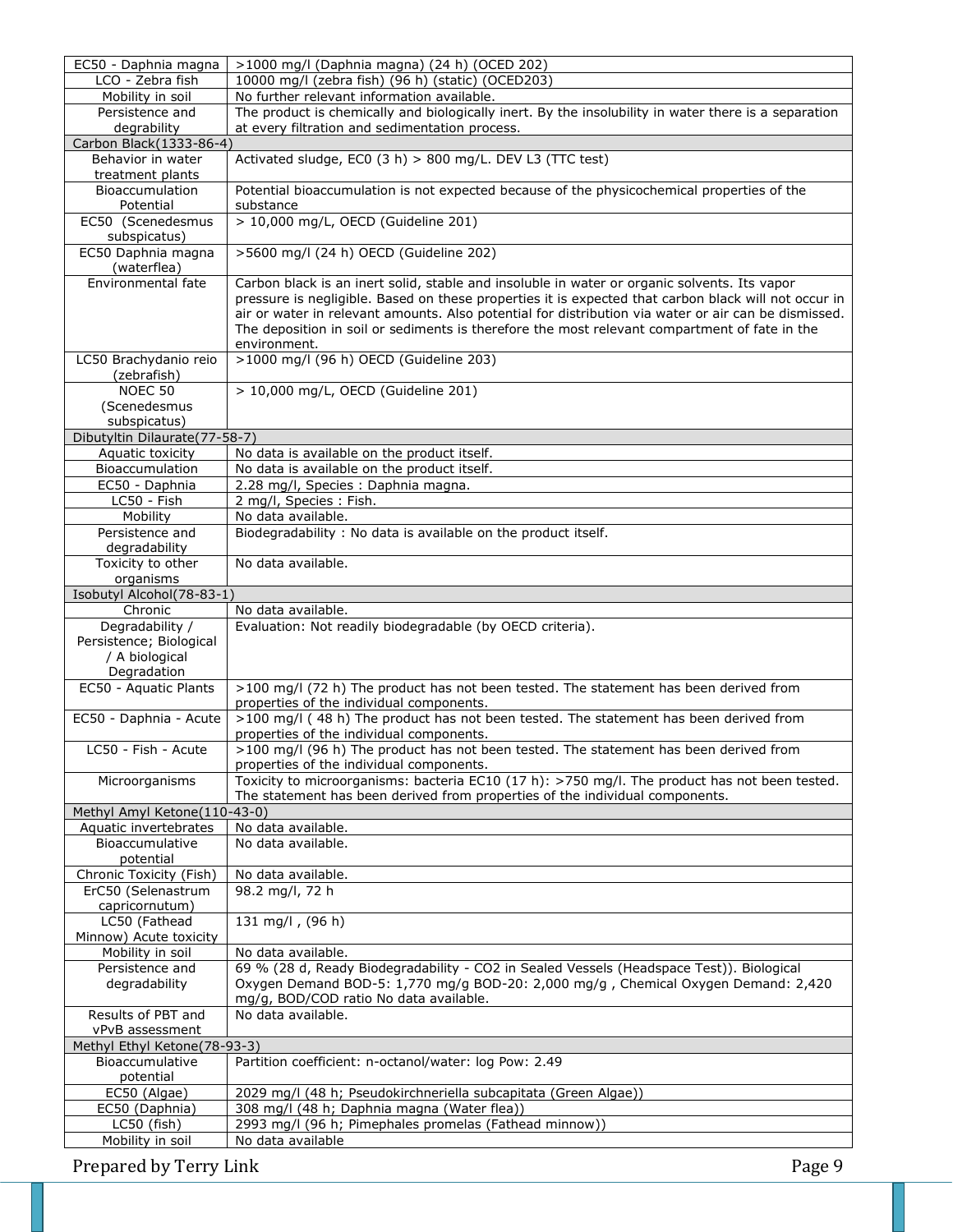| Other adverse effects        | No data available                                                                                 |
|------------------------------|---------------------------------------------------------------------------------------------------|
| Persistence and              | Biodegradability: Concentration: 2mg/l; Result: Readily biodegradation: 98%; Exposure 28 d;       |
| degradability                |                                                                                                   |
| Product                      | Regulation: 40CFR Protection of Environment, Part 82 Protection of Stratospheric Ozone - CAA      |
|                              | Section 602 Class 1 Substances:                                                                   |
| n-Butyl Acetate(123-86-4)    |                                                                                                   |
| Bioaccumulative              | No data available.                                                                                |
| potential                    |                                                                                                   |
| <b>Chronic Toxicity</b>      | Fish: No data available. Aquatic invertebrates: No data available. Toxicity to Aquatic Plants: No |
|                              | data available.                                                                                   |
| LC-50 (Fathead               | 18 mg/l, (96 h)                                                                                   |
| Minnow) Acute Toxicity       |                                                                                                   |
| LC-50 (Water Flea)           | 44 mg/l, (48 h)                                                                                   |
| Aquatic invertebrates        |                                                                                                   |
| Mobility in soil             | Known or predicted distribution to environmental compartments: No data available.                 |
| Other adverse effects        | No data available.                                                                                |
| Persistence and              | 83 % (28 d), Biological Oxygen Demand: BOD-5: 730 mg/g, Chemical Oxygen Demand: 1,010             |
| degradability                | mg/g, BOD/COD ratio: 72 %.                                                                        |
| Results of PBT and           | No data available.                                                                                |
| vPvB assessment              |                                                                                                   |
| Styrene(100-42-5)            |                                                                                                   |
| Bioaccumulation              | At present state of knowledge, no negative ecological effects are expected.                       |
| Chronic                      | No data available regarding toxicity to Daphnis.                                                  |
| Chronic                      | No data available regarding toxicity to fish.                                                     |
| EC50 (Algae)                 | (72 h); No data available concerning toxicity for algae.                                          |
| EC50 (Daphnia) Acute         | (48 h) No data available regarding toxicity to daphnia.                                           |
| LC50 Fish (Leuciscus         | $>100$ mg/l (96 h)                                                                                |
| idus) Acute                  |                                                                                                   |
| Microorganisms               | Toxicity to microorganisms: The inhibition of the degradation activity sludge is not antipacated  |
|                              | when introduced to biological treatment plants in appropriate low conceratrations.                |
| TALC(14807-96-6)             |                                                                                                   |
| Bioaccumulative              | No data available.                                                                                |
| potential                    |                                                                                                   |
| Mobility in soil             | No data available.                                                                                |
| Other adverse effects        | No data available.                                                                                |
| Persistence and              | No data available.                                                                                |
| degradability                |                                                                                                   |
| Results of PBT and           | PBT/vPvB assessment not available as chemical safety assessment not required/not conducted        |
| vPvB assessment              |                                                                                                   |
| Toxicity                     | No data available.                                                                                |
| Titanium Dioxide(13463-67-7) |                                                                                                   |
| LC50 fish                    | Fathead minnow 96 h > 1000 mg/l                                                                   |

# **13. DISPOSAL CONSIDERATIONS**

**WASTE TREATMENT METHODS**

### **GENERAL INFORMATION :** No data available.

**DISPOSAL METHOD:** Dispose of waste and residues in accordance with Local, State, and Federal Regulations. Mix with compatible chemical which is less flammable and incenerate. Since emptied containers retain product residue, follow label warnings even after container is emptied. Residual vapors may explode on ignition; do not cut, drill, grind or weld or near this container.

### **14. TRANSPORT INFORMATION**

### \***CHECK WITH YOUR CARRIER FOR ADDITIONAL RESTRICTIONS THAT MAY APPLY.**

**USDOT GROUND DOT (DEPARTMENT OF TRANSPORTATION) PROPER SHIPPING NAME (DOT) :** Paint **HAZARDS CLASS :** 3 **UN/NA NUMBER :** UN1263 **PACKING GROUP :** PG II **EMERGENCY RESPONSE GUIDE (ERG) :** 128

**IATA (AIR) DOT (INTERNATIONAL AIR TRANSPORTATION ASSOCIATION) PROPER SHIPPING NAME :** Paint **HAZARDS CLASS :** 3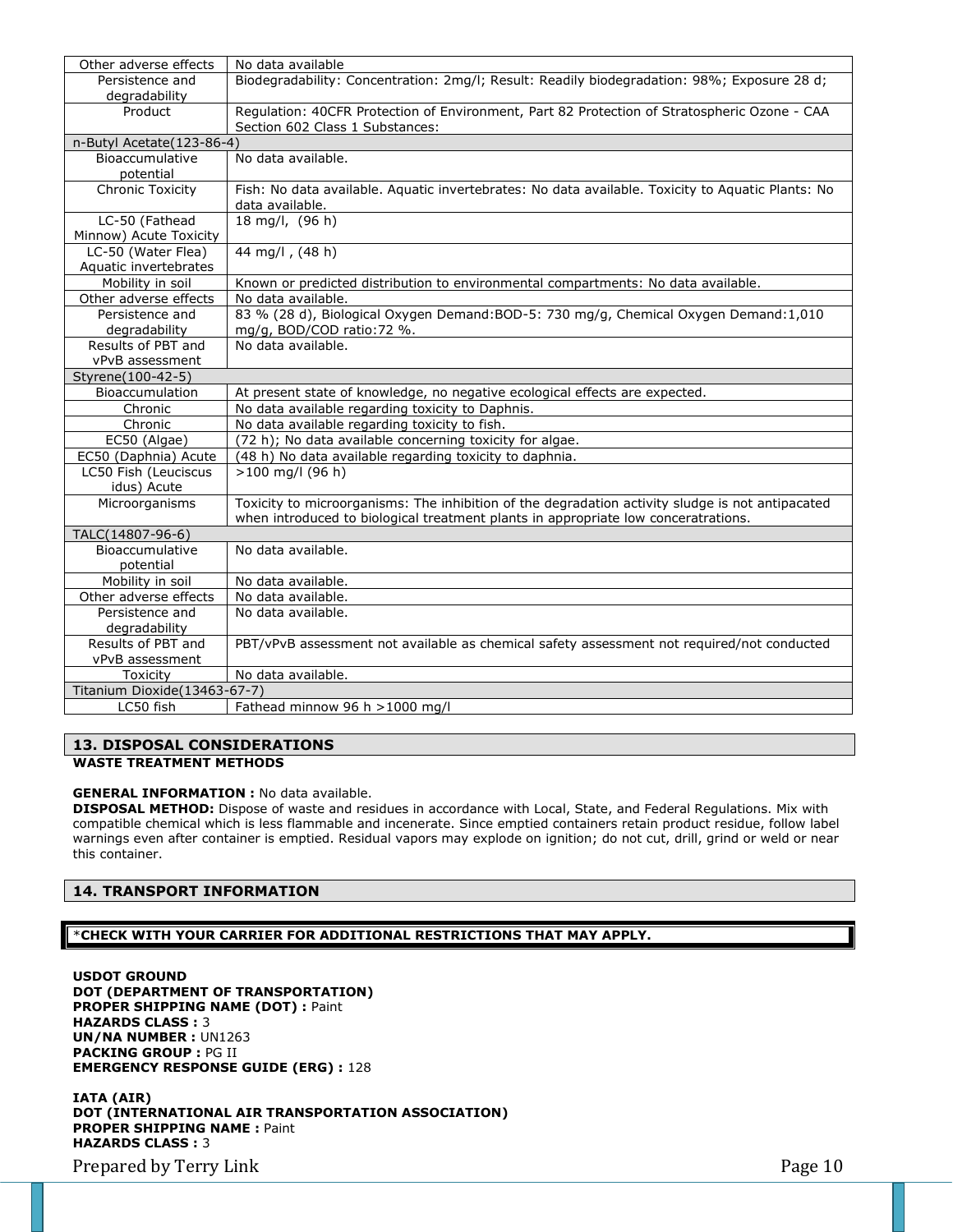#### **UN/NA NUMBER :** UN1263 **PACKING GROUP :** PG II **EMERGENCY RESPONSE GUIDE (ERG) :** 128

**IMDG (OCEAN) PROPER SHIPPING NAME :** Paint **HAZARDS CLASS :** 3 **UN/NA NUMBER :** UN1263 **PACKING GROUP :** PG II **EMERGENCY RESPONSE GUIDE (ERG) :** 128

### **MARINE POLLUTANT :** No **SPECIAL PRECAUTIONS :** P210 Keep away from heat/sparks/open flames/hot surfaces. No smoking. P235 Keep cool.

### **15. REGULATORY INFORMATION**

### **US FEDERAL REGULATIONS All ingredients in Section #3 are TSCA (Toxic Substance Control Act) listed.**

**OSHA HAZARDS :** Flammable liquid, Moderate skin irritant, Moderate eye irritant, Carcinogen. **EPCRA - Emergency CERCLA REPORTABLE QUANTITY**

| This product contains: | <b>Chemical CAS#</b> |
|------------------------|----------------------|
| n-Butyl Acetate        | 123-86-4             |
| Methyl Ethyl Ketone    | 78-93-3              |
| Isobutyl Alcohol       | 78-83-1              |
| Carbon Black           | 1333-86-4            |

**SARA 304 Extremely Hazardous Substances Reportable Quantity :** This material does not contain any components with a section 304 EHS RQ.

### **SARA TITLE III (SUPERFUND AMENDMENTS AND REAUTHORIZATION ACT)**

**SARA 311/312 Hazards :** Fire Hazard, Acute Health Hazard, Chronic Health Hazard **SARA 313 :**

| This product contains: | <b>Chemical CAS#</b> |
|------------------------|----------------------|
| ^Titanium Dioxide      | 13463-67-7           |
| n-Butyl Acetate        | 123-86-4             |
| ^Methyl Amyl Ketone    | $110 - 43 - 0$       |
| ^Amorphous Silica      | 7631-86-9            |
| Methyl Ethyl Ketone    | 78-93-3              |

### **CLEAN AIR ACT :**

| This product contains: | <b>Chemical CAS#</b> |
|------------------------|----------------------|
| Styrene                | 100-42-5             |

#### **INTERNATIONAL REGULATIONS**

# **CLASSIFICATION ACCORDING TO REGULATION (EC) No. 1272/2008 (CLP) :**

Flam. Liq. 2 H226 Eye Irrit. 2 H319 STOT SE 3 H336

# **NATIONAL REGULATIONS**

| This product contains: | <b>Chemical CAS#</b> |
|------------------------|----------------------|
| #Titanium Dioxide      | 13463-67-7           |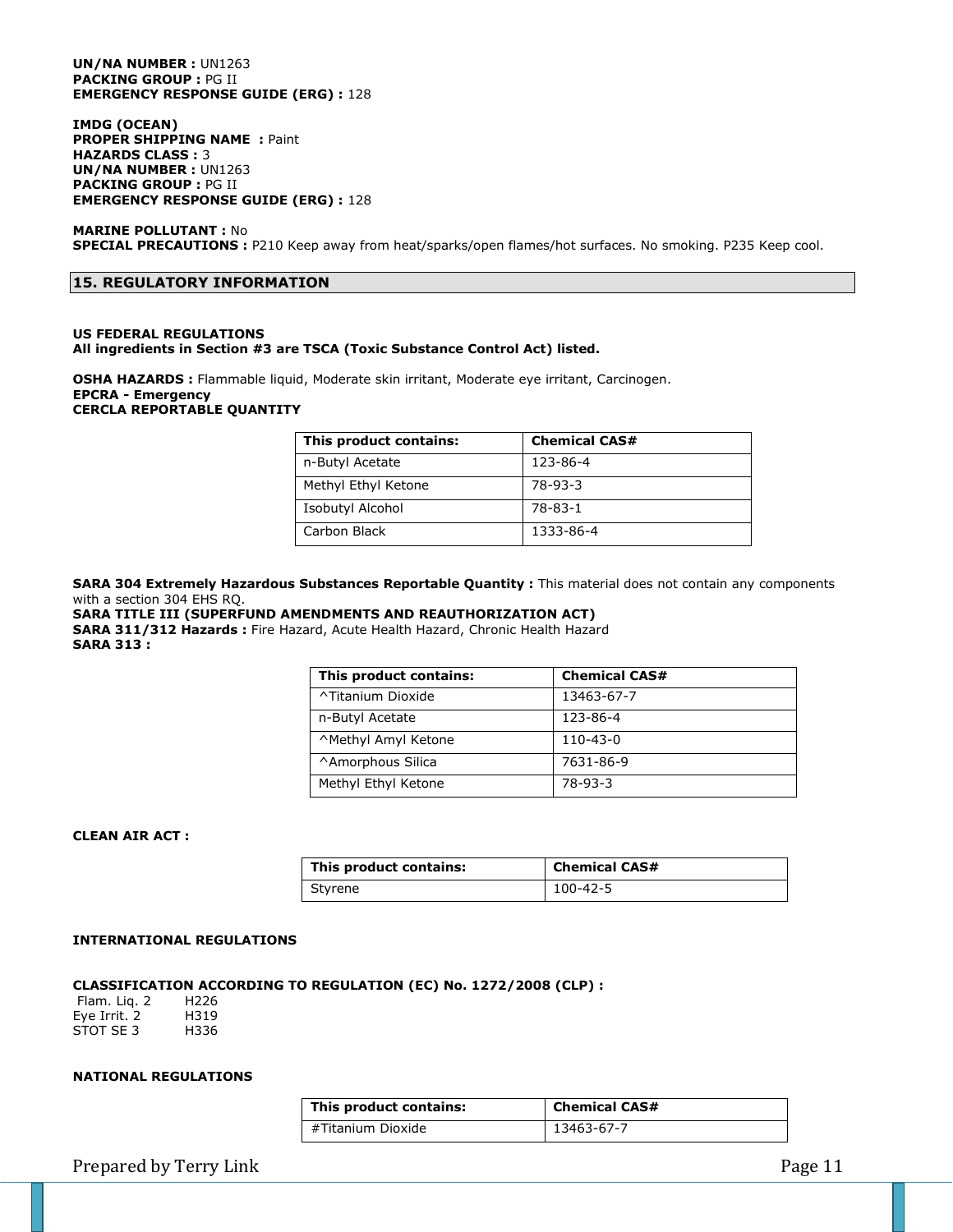# Indicates a chemical listed by IARC as a possible carcinogen.

### **STATE REGULATIONS CALIFORNIA PROPOSITION 65**

| This product contains: | <b>Chemical CAS#</b> |
|------------------------|----------------------|
| *TALC                  | 14807-96-6           |

**\***This product contains (a) chemical (s) known to the State of California to cause cancer.

#This product contains (a) chemical (s) known to the State of California to be carcinogenic.

+This product contains (a) chemical (s) known to the State of California to cause birth defects or other reproductive harm.

### **Massachusetts Right to Know**

| This product contains | <b>Chemical CAS#</b> |
|-----------------------|----------------------|
| n-Butyl Acetate       | 123-86-4             |
| Methyl Amyl Ketone    | $110 - 43 - 0$       |
| Methyl Ethyl Ketone   | $78-93-3$            |
| Silica Gel            | 112926-00-8          |
| <b>Talc</b>           | 14807-96-6           |
| Isobutyl Alcohol      | $78 - 83 - 1$        |
| Acetylacetone         | 123-54-6             |
| Carbon Black          | 1333-86-4            |

### **Pennsylvania Right to Know**

| This product contains   | <b>Chemical CAS#</b> |
|-------------------------|----------------------|
| Titanium Dioxide        | 13463-67-7           |
| n-Butyl Acetate         | 123-86-4             |
| Methyl Amyl Ketone      | $110 - 43 - 0$       |
| Amorphous Silica        | 7631-86-9            |
| Methyl Ethyl Ketone     | $78-93-3$            |
| Aluminum Hydroxide      | 21645-51-2           |
| Silica Gel              | 112926-00-8          |
| Talc                    | 14807-96-6           |
| <b>Isobutyl Alcohol</b> | 78-83-1              |
| Dibutyltin Dilaurate    | $77 - 58 - 7$        |
| Acetylacetone           | 123-54-6             |
| Carbon Black            | 1333-86-4            |

### **New Jersey Right to Know**

| This product contains | <b>Chemical CAS#</b> |
|-----------------------|----------------------|
| Titanium Dioxide      | 13463-67-7           |
| n-Butyl Acetate       | 123-86-4             |
| Methyl Amyl Ketone    | $110 - 43 - 0$       |
| Amorphous Silica      | 7631-86-9            |
| Methyl Ethyl Ketone   | 78-93-3              |
| Aluminum Hydroxide    | 21645-51-2           |
| Silica Gel            | 112926-00-8          |
| <b>Talc</b>           | 14807-96-6           |
| Isobutyl Alcohol      | $78 - 83 - 1$        |